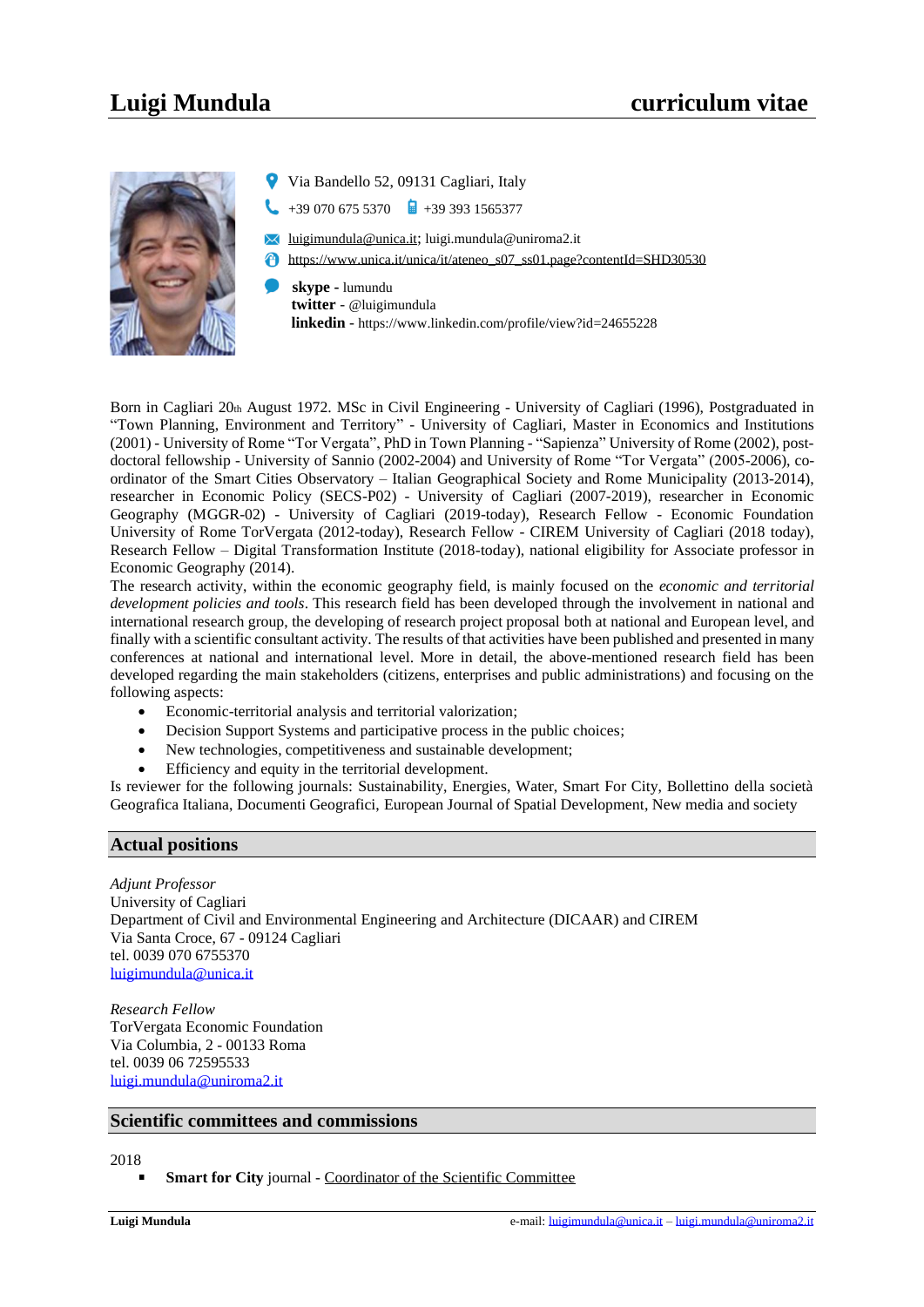- **GEOmedia** journal member of the Editorial Committee
- 2016
	- **Sogesid – Ministero dell'Ambiente e della Tutela del Territorio e del Mare** D.G. per lo Sviluppo Sostenibile, per il danno ambientale e per i rapporti con l'Unione Europea e gli Organismi Internazionali, member of the Examining board for staff recruitment (5 unit).
	- **Journal of Marine Tourism,** member of the Scientific committee.
- 2015
	- **XXVII Villa Mondragone International Economic Seminar "Capitalism in the 21st century. Stagnation versus growth in Europe?"** Scientific Committee member
	- **Sogesid – Ministero dell'Ambiente e della Tutela del Territorio e del Mare** D.G. per lo Sviluppo Sostenibile, per il danno ambientale e per i rapporti con l'Unione Europea e gli Organismi Internazionali, member of the Examining board for staff recruitment (128 units).
	- **Research fellowship** funded by University of Rome Tor Vergata on "*Corruption and Public*   $\blacksquare$ *administration*", member of the Examining board
	- $\blacksquare$ **Research fellowship** funded by Tor Vergata Economic Foundation on "*Capitalism in the 21th Century. Stagnation versus Growth in Europe?*", member of the Examining board

## 2014 - today

**FUET Working Papers,** member of the Editorial Board

2014 - 2017

**Italian Geographical Society**, member of the Board of Statutory Auditors

2014

- **Research fellowship**, funded by Osservatorio Riccardo Faini and MEF Dipartimento del Tesoro, in Environmental Economics and Law, for a research on "*Climate change and energy policies: the impact of 2030 energy and climate package on the Italian economy*"**,** member of the Examining board
- 2014 today

**Bachelor and specialist courses**, University of Rome TorVergata, member of the Examining board 2013 - 2014

- **Smart Cities Observatory,** Italian Geographical Society and Rome Municipality as Coordinator 2011 - 2014
	- **RAV Commission**, University of Cagliari, member of the Commission

2007 - today

 $\mathbf{m}$  . **Bachelor and specialist courses**, University of Cagliari, member of the Examining board

# **Education**

2018

- **Training course** (9 hours) "Development and use of e-learning tools", University of Cagliari and Iannas
- **Training course** (12 hours) "Training in the use of facilitation and active teaching in the classroom", University of Cagliari and Iannas
- **Training course** (16 hours) "Discentia", University of Cagliari

2007

**Proficiency course** (150 hours) "Project Management and applications via MSProject", University of Rome "Tor Vergata" – CEIS

2004

**Proficiency course** "Auditor of Environmental Management Systems", Certiquality and University of Rome "Tor Vergata" accredited by Aicq and Sicev

2003

**Proficiency course** "Instruments and Tools for a Sustainable Economic-Territorial Planning and Management Systems for the Quality", University of Rome "Tor Vergata"

2002

**Trainee** by *OECD* (Organisation for Economic Co-operation and Development) Economics Department Country Studies II (Eco CSII) - Paris

2001-2002

**Master in "Economy and Institutions"**, University of Rome "Tor Vergata".

2000

**IFHP Urban Planning Summer School "Better Public Space for Small Town",** Helsinki University of Tecnology, Centre for Urban and Regional Planning – Helsinki.

1998 – 2002

**PhD in Town planning**, University of Rome "La Sapienza", Faculty of Engineering Department of architecture and urbanism for the engineering. Dissertation title: "The public urban spaces in the contemporary city". Supevising professor, prof. Elio Piroddi.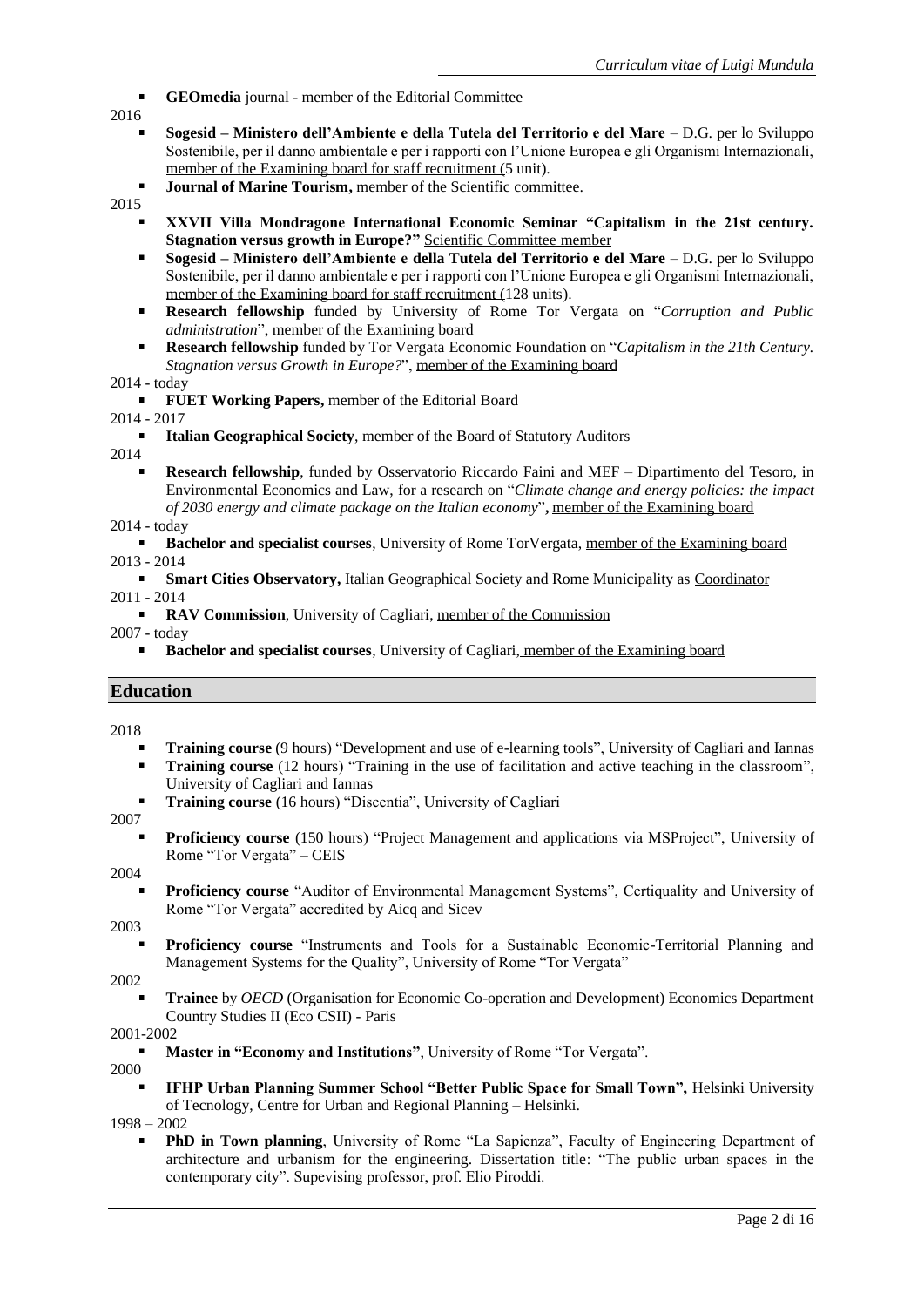1997 - 1998

**Specialization course in "Town Planning, Environment and Territory"** University of Cagliari, Department of Territory Engineering. Dissertation title: "Communications and cities".

1990 -1996

**Degree in Civil Engineering** (107/110). Dissertation title: "Problem of urban restructuring. Proposal for a congressional–hotel on the edges of Santa Gilla lagoon". Supervising professors: Carlo Aymerich and Enrico Corti.

1989

**Secondary School** at "Liceo Ginnasio Siotto Pintor" – Cagliari, final evaluation 54/60

# **Fellowship and Scholarships**

2005 - 2006

 $\blacksquare$ Annual research fellowship by the University of Rome "Tor Vergata", Centre for International Studies on Economic Growth (CEIS), within the project "The territorial dimension of the Lisbon-Gotenburg strategy. How combine competitiveness and sustainability in the european enlargement regions".

2002 - 2004

Biennial research fellowship by Research Centre on Software Technologies – Sannio University – research title "New Technologies and Territorial Planning"

1998 - 2001

M.U.R.S.T. fellowship for the frequency to PhD in "Town Planning", at "Sapienza" University of Rome, Faculty of Engineering - Department of Architecture and Urbanism for the Engineering.

1997 - 1998

European Union scholarship for the frequency at Proficiency course in "Urbanism, Environment and Territory" University of Cagliari - Department of Territorial Engineering

## **Research Projects**

### **Funded**

2018

- "**Smarticipate"** Horizon 2020 project (Fraunhofer IGD, University of the West England UWE, Austrian Institute of Technology – AIT, Geo Ville, ICLEI - Local Governments for Sustainability, We Love The City, City of Hamburg, Roma Capitale, Royal Borough of Kensington and Chelsea, Wetransform). Participation in research activities as expert for the evaluation of project results.
- "**Smart Mature Resilience**" Horizon 2020 project (Tecnun University of Navarra, CIEM University  $\blacksquare$ of Agder, University of Strathclyde, Linköping University, ICLEI - Local Governments for Sustainability, Kristiansand Kommune, Ayuntamiento De Donostia - San Sebastián, Glasgow City Council, Vejle Kommune, Bristol City Council, Roma Capitale, Riga City Council). Participation in research activities as member of the development group of the *City Resilience Development – Maturity Model* and of *City Resilience Development - Operational Guidance* CWA.

2015-2018

**Governing tHe smart city: a gOvernance-centred approach to SmarT urbanism – GHOST** call of proposalSIR (Scientific Indipendence of young Researcher), in collaboration with: University of Cagliari (Chiara Garau – Principal Investigator, Luigi Mundula, Corrado Zoppi, Antonello Sanna, Pasquale Mistretta, Ginevra Balletto, Francesco Pinna, Stefano Asili, Francesca Masala, Michele Marchesi, Katiuscia Mannaro, Gavina Baralla), University of Florence (Margherita Azzari, Paola Zamperlin, Paolo Nesi), University of Turin (Ugo Rossi, Simona De Simoni), University of Sassari (Alessandro Plaisant).

2013-2016

**Corruption and Public Administration** call for proposal 2012 PRIN Progetti di Ricerca di Rilevante Interesse Nazionale (Research Projects of Relevant National Interest), in collaboration with prof. Luigi Paganetto (faculty of Economics, University of Rome "TorVergata"), prof. Marco D'Alberti (faculty of Law, "Sapienza" University of Rome), prof. Maria De Benedetto (facoltà of Law, University of Roma Tre) and prof. Guido Corso (faculty of Law, University of Roma Tre).

2012-2013

**Analysis of the processes of formation and mesaurement of land and real estate income as well as of its mechanisms of redistribution,** scientific director prof. P.L. Scandizzo (University TorVergata – CEIS), funded by ProvinciAttiva (Rome);

2010-2011

**Cat Med,** Project co-funded by European Union whitin the MED Programme. Partnership (Municipality of Rome, Municipality of Turin, Municipality of Genoa, Comunità del Paese d'Aix, Istituto del Mediterraneo, Municipality of Salonicco, Prefettura di Athens, Municipality of Barcelona, FIVEC – Municipality of Valencia, Agency for urban development of Sevilla), <http://www.catmed.eu/>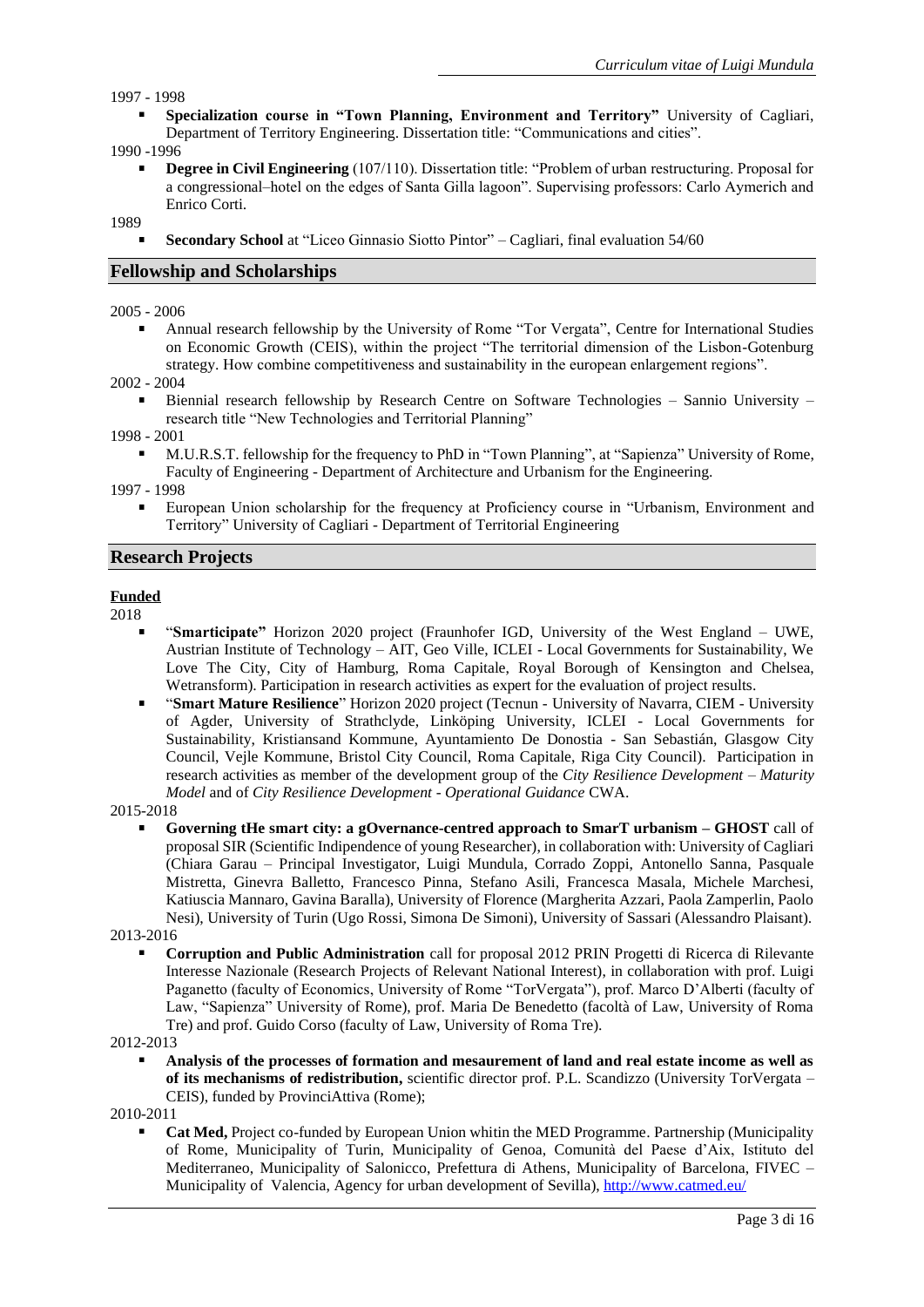**SME and local economies** in collaboration with Istituto Guglielmo Tagliacarne

2008 -2009

- **Local Resources and global competitiveness,** as principal investigator. Project funded by the National Council of Research (CNR).
- **Territorial analysis of the touristic supply in Rome and analysis of its potentiality** in "Progetto di ricerca a sostegno della crescita del polo formativo *Turismo integrato, enogastronomico e cultura dell'accoglienza*" (Research project to support the growth of the training center *Integrated tourism, food and wine and reception culture*), in collaboration with Italian Geographical Society, "Sapienza" University of Rome, Censis Servizi, CNR-IRPPS.

2007

- Energy efficiency and final consuption of the families, (University of Rome Tor Vergata)
- **Re-assessing Planning instruments - RePlan,** Interreg IIIC SUD Project (Partnership: Nasursa Territorial Observatory of Navarre; University of Navarre; Public Universuty of Navarre; Loca Governament Association of Kozani; University of Thessaly - Department of planning and regional development; Comunità montana Castelli Romani e Prenestini; Italian Geographical Society)

2006 –2008

**Villemizero,** Interreg IIIB MEDOCC Programme (Partnership: Regione Lazio – Trasport Department – Leader; Municipality of Rome; *Deputacion de Malaga* - Province of Malaga; Municipality of Malaga; AEDA Development Agency of the Athens Municipality; Athens Prefecture; Municipality of Tetuan)

2005 –2006

- "Landscape: geo economical and political identity core of the local sustainable development", as principal investigator. Project funded by the National Council of Research (CNR).
- "**Territorial impacts of EU economic policies and location of economic activities**", ESPON project 3.4.2 (partnership: IGEAT – Université Libre de Bruxelles, Leader partner; DULBEA-CERT Université Libre de Bruxelles; SEFeMEQ – University of Rome 'Tor Vergata'; EUROREG – University of Warsaw; Nordregio; CERUM – Centre for Regional Science – Umea University; University of Cambridge **-** Department of Geography; University of Rennes 1 **-** Faculté des Sciences économiques) as senior researcher by University of Rome "Tor Vergata" – SEFeMeQ Department,

[http://www.espon.lu/online/documentation/projects/cross\\_thematic/cross\\_thematic\\_206.html](http://www.espon.lu/online/documentation/projects/cross_thematic/cross_thematic_206.html)

2004 – 2006

"**The Territorial Dimension of Lisbon-Gothenborg Strategy**", ESPON project 3.3, (partnership CEIS - Centre for International Studies on Economic Growth, University of Rome "Tor Vergata", Ministry of Environment and Spatial Planning. Office for Spatial development, Centre of Urban and Regional Studies - CURS, Helsinki University of Technology, Research Institute for Housing, Urban and Mobility Studies, Technical University of Delft - OTB, Centre of Geographical Studies - CEG, University of Lisbon - CUDEM, School of the Built Environment, Faculty of Arts and Society) as senior researcher by CEIS (Centre for International Studies on Economic Growth), [http://www.espon.lu/online/documentation/projects/cross\\_thematic/cross\\_thematic\\_147.html](http://www.espon.lu/online/documentation/projects/cross_thematic/cross_thematic_147.html)

2002 - 2004

- "**New technologies and sustainable development**", senior researcher. University of Sannio, RCoST, <http://www.rcost.unisannio.it/en>
- "**Urban-Rural relations in Europe**", ESPON project 1.1.2, (partnership: Helsinki University of Technology - Centre for Urban and Regional Studies, Team Leader; CUDEM, School of the Built Environment, Faculty of Arts and Society; OTB Research Institute for Housing, Urban and Mobility Studies (OTB), Technical University of Delft; The TAURUS Institute at the University of Trier - TAURUS; European Agency Territories and Synergies, EA-TS; Centre for Geographical Studies CEG, University of Lisbon; Regional Development and Policy Research Unit, RDPRU; Faculty of Economics (Sefemeq), University of Rome Tor Vergata; National Institute for Regional and Spatial Analysis (NIRSA), NUI Maynooth; Mcrit sl.; Austrian Institute for Regional Studies and Spatial Planning ÖIR; Nordregio), as senior researcher, Department of Economics-Financial Studies and Quantitative Methods (SEFeMEQ), University of Rome "Tor Vergata".

[http://www.espon.lu/online/documentation/projects/thematic/thematic\\_7.html](http://www.espon.lu/online/documentation/projects/thematic/thematic_7.html)

 $2004 - 2005$ 

"**Competitiveness: capability to integrate production, research, education and innovation**" as senior researcher, University of Rome "Tor Vergata", project financed by Regione Lazio, Assessorato alle Attività Produttive, Filas within *"*INN GOVERNANCE - *Creazione di uno strumento di governance per la gestione delle politiche sull'innovazione nella Regione Lazio"*, [http://www.filas.it/download/InnGov\\_3Report.pdf](http://www.filas.it/download/InnGov_3Report.pdf)

2002 - 2003

"**Growth and Global Governance**", Centre for International Studies on Economic Growth (CEIS) Tor Vergata, researcher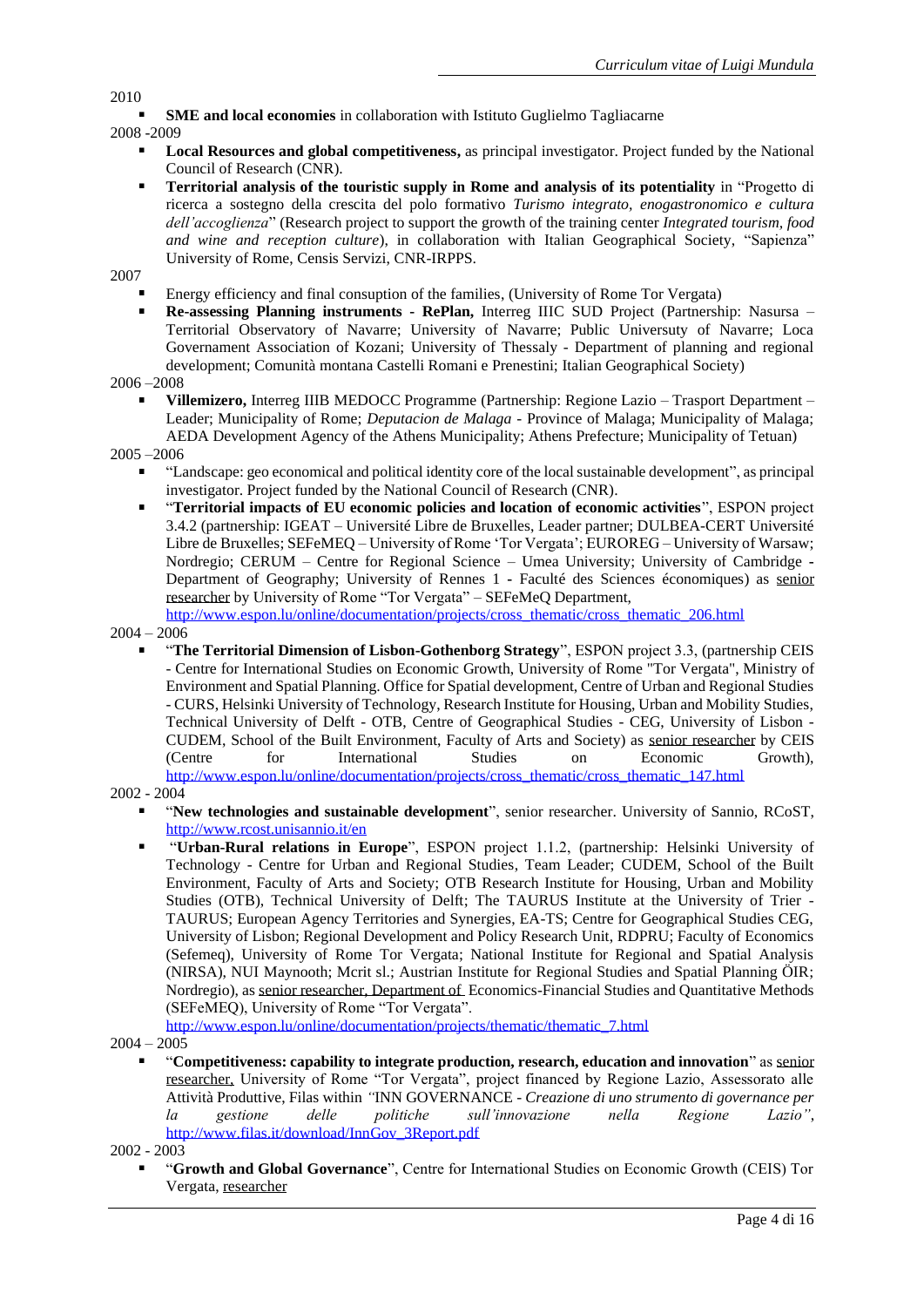- "**Underground Economy**", Centre for International Studies on Economic Growth (CEIS) Tor Vergata, researcher
- "**Infrastructures and development**", *Organization for the Economic Cooperation and Development* OECD - Economics Department Country Studies II (Eco CSII) Paris, trainee

2000-2001

- "**Metropolitan Governance**", project "Roma Prossima" for the definition of the economic strategic programs for the future of the city of Rome as contribution of creation of the New Master Plan, researcher 1998-2001
	- "**Morfogenesis of the urban space**", "Sapienza" University of Rome, M.U.R.S.T. (Ministry of the university and of the scientific and technological research) project, researcher
	- "**Today's public urban space**", "Sapienza" University of Rome, I.F.H.P. (International Federation for Housing and Planning) project [http://www.ifhp.org,](http://www.ifhp.org/) researcher

## 1996-1997

"**The Futures of City**", "Sapienza" University of Rome, C.N.R. (Research National Council) project, [http://www.dau.uniroma1.it/futuri/cnr\\_futuri/parole%20chiave.htm,](http://www.dau.uniroma1.it/futuri/cnr_futuri/parole%20chiave.htm) researcher

### **Positive assessment (not funded)**

2018

- "Security and freedom in democratic constitutional rule of law", (Local Unit Cagliari; National Coordinator: Prof. V. Baldini, University of Cassino) Call for proposal 2017 PRIN: Progetti di Ricerca di Rilevante Interesse Nazionale (Research Projects of Relevant National Interest), Prot. 2017THNRM8.
- $\blacksquare$ "*DRAMA. The show must go on. New markets for ancient (amphi)theatres*", first call of proposal for standard project ENI CBC MED as Scientific Coordinator. Leader partner University of Cagliari. Other partners: Institute National du Patrimoine – Tunis, National Council of Research - CNR, AID MENA – Egypt, Region Sterea Ellada -Greek, Mosaic Centre – Palestine, Yarmouk University – Jordan, Lazio Region, Corallia Cluster Initiative – Greece; Associated Partners: Diazoma – Greece, Municipality of Cagliari, Municipality of Rome, Diputacion de Burgos, MiBACT).

2016

"*Econavires*", first call of proposal Cooperation Programme Italy-France Maritime 2014-2020, as Scientific Coordinator. Partnership: University of Cagliari (Leader partner), Polo Universitario 'La Spezia', CNA Lucca, Formetica, Area Marina Protetta di Capo Carbonara, Camera di Commercio di Ajaccio, Consorzio CO.GE.MA

2015

- "*Funzioni, valori e nuove opportunità per il territorio extraurbano come leva per il contenimento del consumo di suolo*" (Functions, values and new opportunities for the extra-urban territory as a lever for the containment of land consumption) call for proposal PRIN 2015, as local unit coordinator. Partnership: Università degli Studi di Brescia, Università degli Studi del Molise, Università degli Studi di Napoli "Federico II", Università degli Studi di Roma "La Sapienza", Università degli Studi di Parma, Università Politecnica delle Marche, Università degli Studi di Cagliari, Università degli Studi di Padova, Politecnico di Bari, Consiglio Nazionale delle Ricerche (IBAM), Università degli Studi di Salerno).
- 2014
	- "*Gestione del servizio idrico integrato: disciplina giuridica e ottimizzazione tecnico-economica*" (Integrated water service management: legal regulation and technical-economic optimization), call for proposal 2013 – Regional Law 7 of August 2007, n. 7 "Promozione della ricerca scientifica e dell'innovazione tecnologica in Sardegna" (Promotion of the Scientific research and of technological innovation in Sardina).

2013

"*ICONS. Ict and Cultural goods on Network System*", call for proposal 2013 – Regional Law 7 of August 2007, n. 7 "Promozione della ricerca scientifica e dell'innovazione tecnologica in Sardegna" (Promotion of the Scientific research and of technological innovation in Sardina).

2012

- "*Solutions for nearly zero-energy town*", call for proposal 2012 MIUR Smart Cities and Communities and Social Innovation (partnership: Acea Reti e Servizi Energetici s.p.a., Energy Resources s.p.a.; GENERAL IMPIANTI s.r.l., ENEA, Fondazione Universitaria CEIS-ECONOMIA- Tor Vergata, Acotel S.p.a.; Siemens S.p.a.; Istedil S.p.a., I.SV.E.UR. Istituto per lo Sviluppo Edilizio ed Urbanistico S.p.A., Tecnasfalti s.r.l.; OIKOS s.r.l.; PANZERI s.p.a., LEGNOLANDIA s.r.l., Marchingenio s.r.l.).
- "*Indicatori periodici ad alta frequenza per gli scambi a livello mondiale e regionale*" (Periodic high frequency indicators for global and regional exchanges), call for proposal of the EU Commission (rif. ECFIN/D/12/004), in collaboration with TorVergata Economic Foundation, Manlio Masi Foundation and ICE.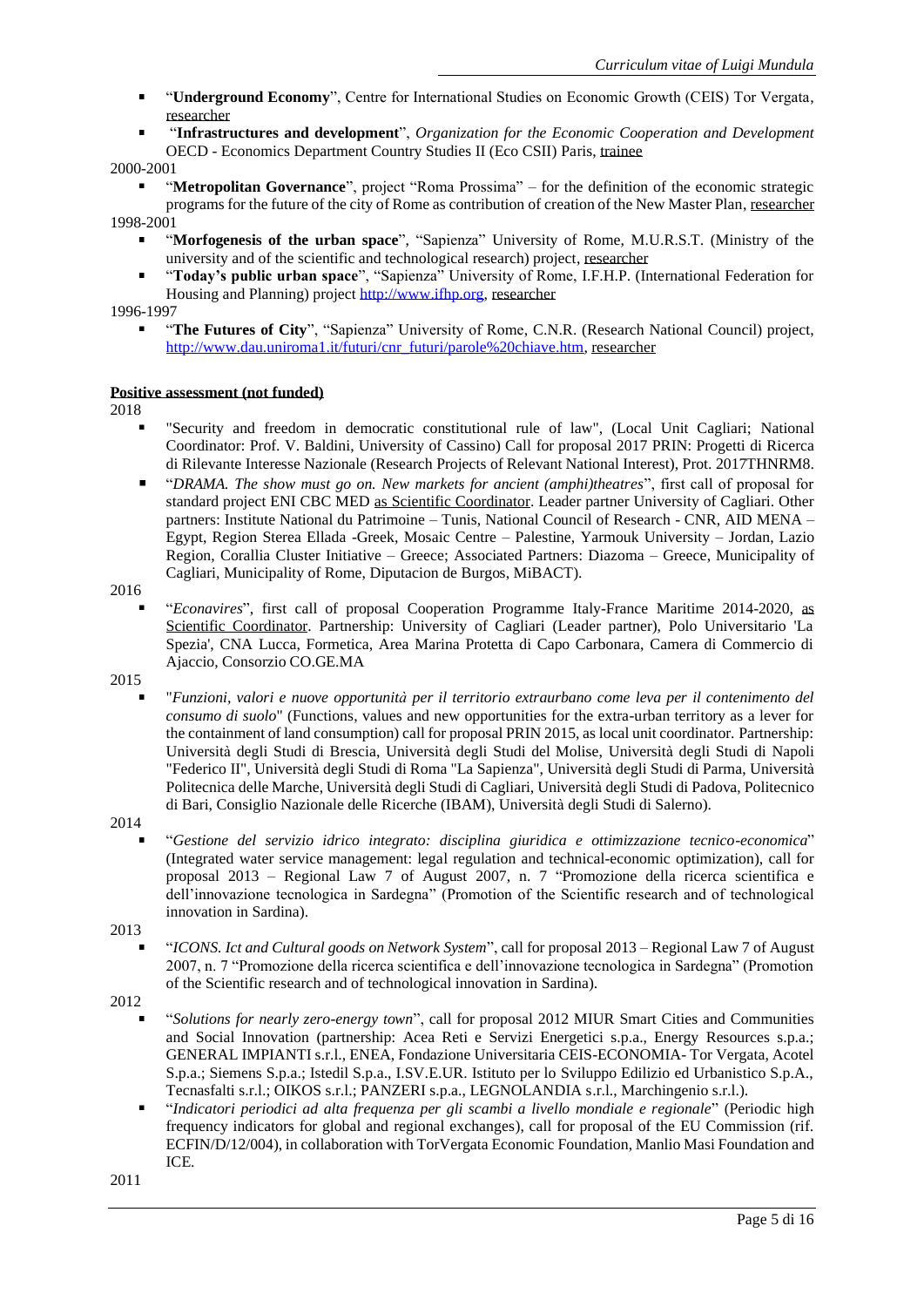- "Sistemi avanzati ICT e metodologie per la promozione di politiche di mobilità sostenibile: uno studio sperimentale sulla formazione delle scelte" (Advanced ICT systems and methodologies for the promotion of sustainable mobility policies: an experimental study on the formation of choices), call for proposal 2010 Futuro in ricerca FIRB.
- 2010
	- "*Efficacia delle politiche di riduzione della povertà*" (Effectiveness of poverty reduction policies ) in collaboration with prof. Gianfranco Sabattini (University of Cagliari) and prof. Pasquale Lucio Scandizzo (University of Rome Tor Vergata), call for proposal of the Ministry of Labor and Social Policies.
	- "*Contrasto alla povertà: un'analisi di efficacia*" (Contrast to poverty: an analysis of effectiveness) in collaboration with prof. Gianfranco Sabattini (University of Cagliari) and prof. Pasquale Lucio Scandizzo (University of Rome Tor Vergata), call for proposal of the Fondazione per il sud.

## **Consultancy activities**

### 2019 -today

**Strategic Plan of Cagliari Metropolitan City,** Lattanzio e Associati, project coordinator.

2016

**Quali tematismi per la destagionalizzazione del turismo in Sardegna?** (Which topics for the deseasonalization of tourism in Sardinia?)**,** within the project "Tourism Economy in Sardinia" - Studi e Ricerche per il Mezzogiorno, qualified expert

#### 2010 - 2011

**Strategic Plan of Olbia-Tempio Province,** Lattanzio e Associati, consultant for the methodological approach.

## 2009 - 2011

- **Strategic Plan of Enna Municipality**, Lattanzio e Associati, consultant for the methodological approach and the territorial analysis.
- **Strategic Plan of Roseto degli Abruzzi Municipality and its vast area**, Lattanzio e Associati, as  $\blacksquare$ consultant for the methodological approach and the territorial analysis.
- **Strategic Plan of Pomigliano d'Arco Municipality**, Lattanzio e Associati, consultant for the  $\blacksquare$ methodological approach and the territorial analysis.
- $\blacksquare$ **Strategic Plan of Avola Municipality**, Lattanzio e Associati, consultant for the methodological approach and the territorial analysis.
- $\blacksquare$ **Strategic Plan of the Partinico Municipality and its vast area**, Lattanzio e Associati, consultant for the methodological approach and the territorial analysis.

2008

- **Strategic Plan of Lecce Municipality and its vast area**, Lattanzio e Associati, consultant for the methodological approach.
- **Socio-economic Plan** (PSSE) **of the Monti Picentini Park**, CNR IRAT, coordinator  $\blacksquare$
- **Environemental Management System** (SGA) **of the Monti Picentini Park**, CNR IRAT, coordinator
- $\blacksquare$ Economic and financial Eavaluation whitin the feasability project for the "Museo di Preistoria" of Celano, Italian Geographical Society, consultant.

2007

**Strategic Plan for the economic and territorial development of the Rome Province coastal area**, CEIS – University of Rome Tor Vergata, methodological coordinator.

2006 - 2007

**Strategic Plan of Oristano Municipality and its vast area,** Lattanzio e Associati, consultant for territorial analysis

2006

- **ATTO – Territorial Agency for the sustainable tourism of Ostia**, Ambiente Italia (project financed by Municipality of Rome), methodological consultant
- $\blacksquare$ Feasability study for the local development relaunch through sustainable tourism improvement at Ostia, Ambiente Italia (project financed by Municipality of Rome), senior researcher
- $\blacksquare$ The development vision of the sudtirol model within the Strategic National Framework 2007-2013, Disamis (project financed by Provincia Autonoma di Bolzano), senior researcher

2005

- "**Assessment of real property asset: the deed of sale Agenzia del Demanio – Fintecna"**, University of Rome Tor Vergata in collaboration whit CBRE Richard Ellis (project financed by Agenzia del Demanio and Fintecna), senior researcher.
- "**Spatial Planning Observatory**" Geoland Project, within GMES (European Commission and European Space Agency), member of the advisory users group

2003 - 2004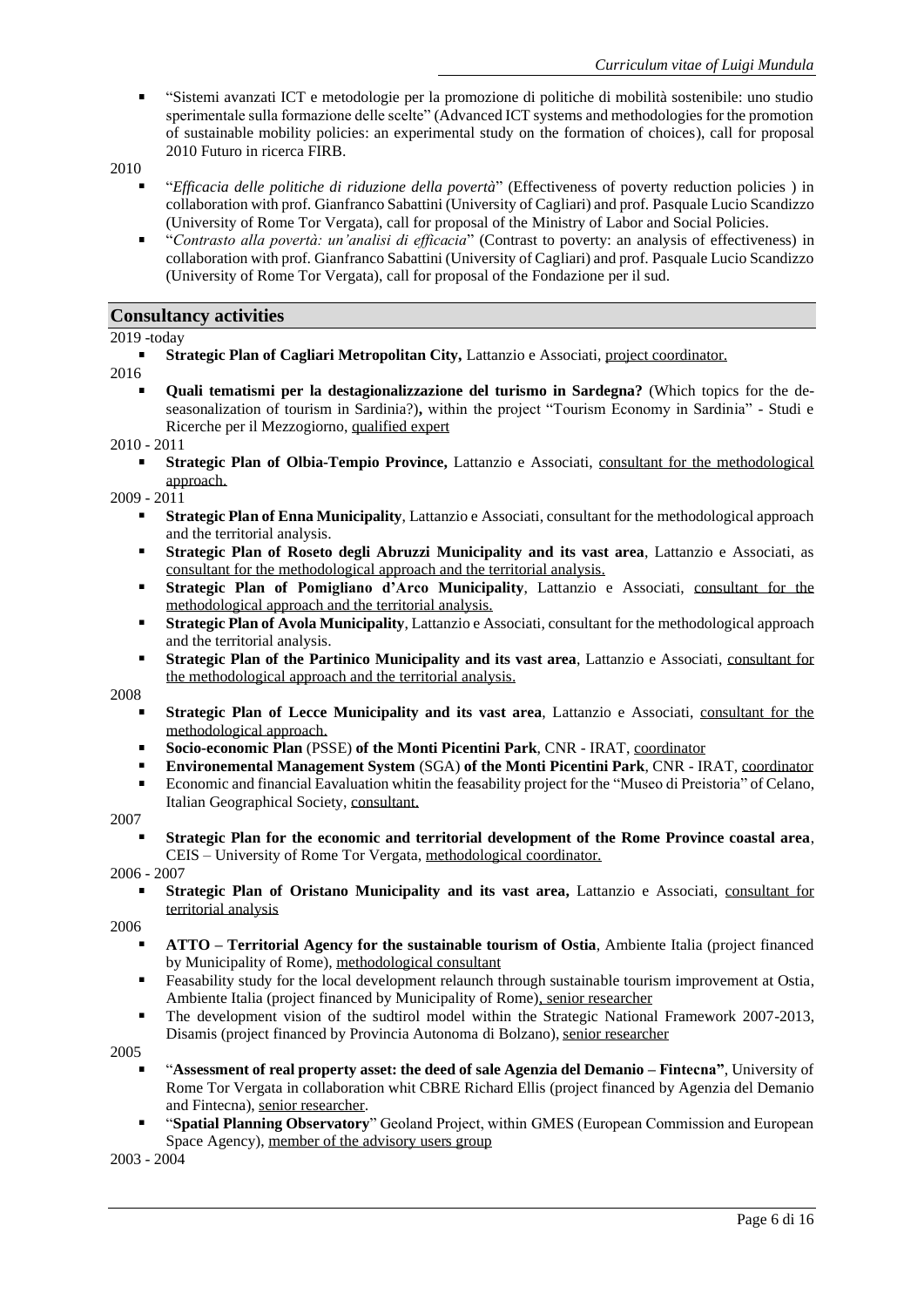- "SEA and economic-territorial feasability: the Romanina central place", University of Rome "Tor Vergata", senior researcher
- "**Territorial Marketing for the PRUSST of Rome Province**", University of Rome "Tor Vergata", senior researcher

2001-2004

"**CampusOne – Relationships with territory**", University of Rome "Tor Vergata", project promoted by Conferenza dei Rettori delle Università Italiane (CRUI), [http://www.economia.uniroma2.it/territorio/chisiamo/index.htm,](http://www.economia.uniroma2.it/territorio/chisiamo/index.htm) researcher

1999-2001

- The commerce in Rome. History, structure, sceneries, Risorse per Roma S.p.A, co-ordinator
- **Marketing for roman industrial areas**, Risorse per Roma S.p.A, consultant
- G.I.S. (Geographical Information Systems) Risorse per Roma S.p.A, within the research projects entitled **Studies and research on the Productive Sector in Rome** and **Studies and research on the Trade Sector in Rome,** consultant

1996-1997

- Collaboration on the definition of the **Town Plan of Cagliari** under the leadership of Professor Enrico Corti.
- Collaboration on the definition of **Town Plan of La Maddalena** under the leadership of Professor Enrico  $\blacksquare$ Corti.

## **Teaching actitivities**

A.Y. 2019-2020

**"Smart Cities: policies and design"** (40 hours), faculty of Engineering and Architecture, Bachelor in Architecture, University of Cagliari

2018/11/6

Lecture **"The role of the institutions in developing smart ecosystems"**, Course EAD5987 - Digital Entrepreneurship and Intelligent Creative Territories; Graduate Program in Administration of FEA / USP (Business School / University of São Paulo, Brazil)

A.Y. 2018-2019

- **"Economy and territorial smartness"** (40 hours), faculty of Engineering and Architecture, Bachelor in Architecture, University of Cagliari
- From A.Y. 2018-2019 to present
	- **"Tourism Geography"** (36 hours), faculty of Economics, Law and Political Sciences, Bachelor in Economics and Business Administration (EGA - EGST), University of Cagliari
- From A.Y. 2016-2017 to present
	- **"Policies for the economic and territorial development and ICT role"** (16 hours), Master Smart Public Administration, Link University (Rome)
- From A.Y. 2015-2016 to A.Y. 2017-2018
	- **"Economics"** (48 hours), faculty of Economics, Law and Political Sciences, Bachelor in Scienze dei servizi Giuridici, University of Cagliari
- From A.Y. 2013-2014 to A.Y. 2016-2017
	- "**Definition of the strategic framework for the touristic development**" (4 hours) Master MEMATIC – University of Rome "Tor Vergata"

From A.Y. 2014-2015

**"Economy for environment and territory – II part"** (36 hours), faculty of Economics, Law and Political Sciences, Bachelor in Economics, University of Cagliari

From A.Y. 2012-2013 to A.Y. 2013-2014

**"Advanced Public Economy"** (27 hours), Faculty of Economy, University of Cagliari.

From A.Y. 2010-2011 to A.Y. 2017-2018

**"Economic and territorial policies for the tourism development"** (36 hours), Faculty of Human Sciences, bachelor in "Economy and management of the touristic systems (ProGest)", University of Rome TorVergata.

From A.Y. 2010-2011 to A.Y. 2011-2012

**"Financial Sciences"** (36 hours), Faculty of Economy, University of Cagliari.

**"Public Economy"** (36 hours), Faculty of Economy, University of Cagliari.

- From A.Y. 2008-2009 to A.Y. 2012-2013
	- **"Public Economy"** (36 hours), Faculty of Economy, University of Cagliari.
- From A.Y. 2008-2009 to A.Y. 2009-2010

**"Advanced Public Economy"** (24 hours), Faculty of Economy, University of Cagliari. A.Y. 2006-2007

**"Geography - module 1: Popolation, Environment and Territory"** (24 hours), "Sapienza" University of Rome.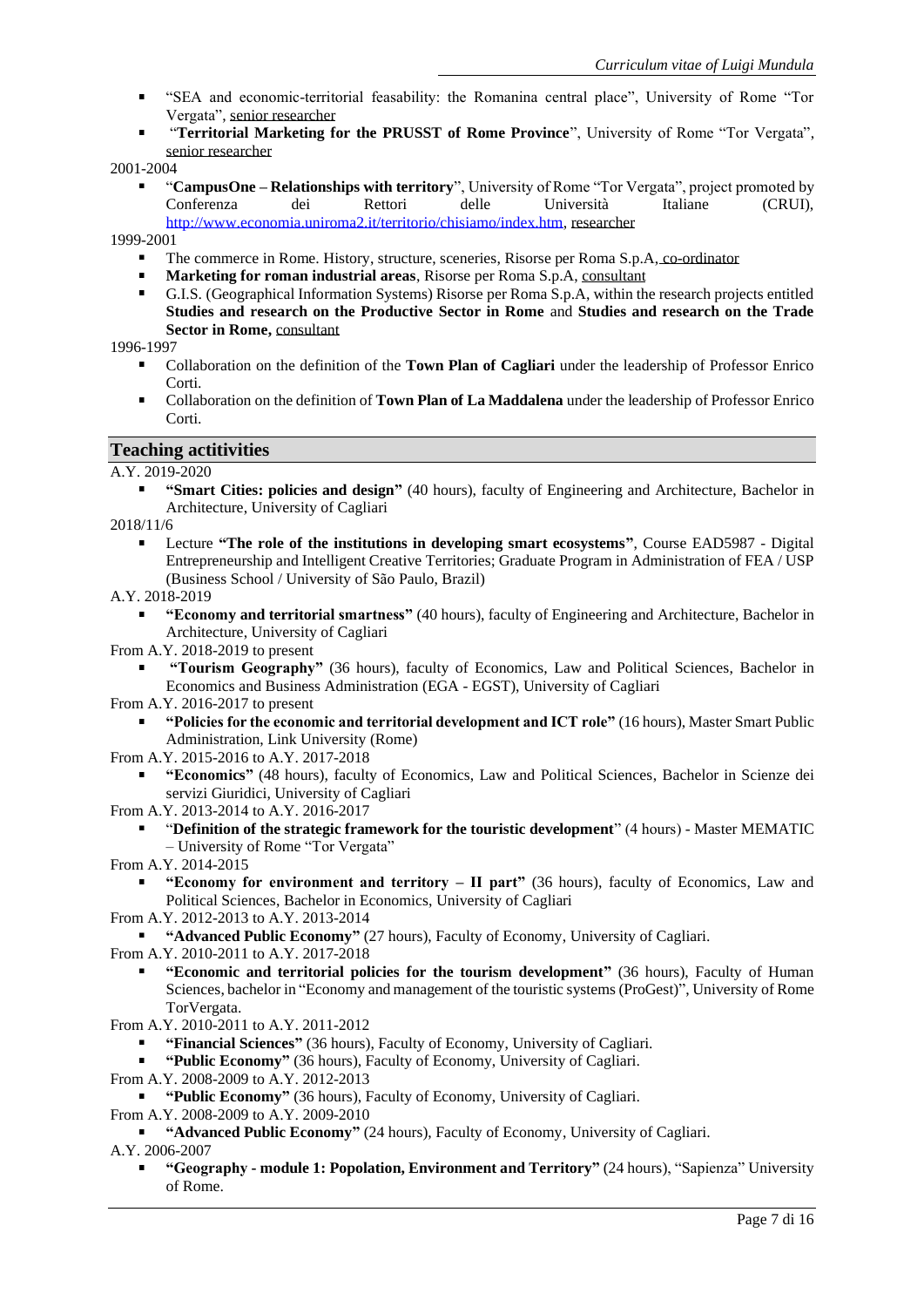- **"Geography - module 2: Themes, methods and tools towards territorial valorization"** (24 hours), "Sapienza" University of Rome.
- **"Innovation and territorial development"** (10 hours**)**. Lecture whitin the course of "Economic and political Geography" mod. B, University of Rome "Tor Vergata".
- A.Y. 2004-2005
	- **"Governance and Assessment methods of plan and projects"** (18 hours). Lecture within the joint Master course "Development and cohesion policies and assesment of public investments" at the University of Rome "La Sapienza", the University of Rome "Tor Vergata" and the University of Rome "Roma Tre".
- From A.Y. 2003-2004 to A.Y. 2005-2006
	- **"From Government to territorial Governance"** (16 hours). Lecture within the Master course "Integrated Management of Quality, Safety and Environment", Faculty of Economics, Rome University "Tor Vergata".
- A.Y. 2003-2004
	- **"Localization Theories and Models"** (8 hours). Lecture whitin the Master course "Economics and Management of Environment and Territory", Faculty of Economics, Rome University "Tor Vergata".
- A.Y. 2003-2004
	- **"Territorial Governance"** (8 hours). Lecture whitin the Master course "Economics and Management of Environment and Territory", Faculty of Economics, Rome University "Tor Vergata".
- A.Y. 2001-2002
	- "**Territorial planning: Methods and models**" (50 hours). Lecturer at Faculty of Architecture, "Sapienza" University of Rome
- From A.Y. 2000-2001 to A.Y. 2005-2006
	- Lecturer on the Master course "**Economics and Management of the Cultural Goods**", Faculty of Economy, Rome University "Tor Vergata"
- From A.Y. 1999-2000 to A.Y. 2005-2006
	- Lecturer in "**Economics and Territorial planning**", Faculty of Economics, Rome University "Tor Vergata"
- From A.Y. 1998-1999 to A.Y. 2000-2001
	- Teaching assistant "**Town Planning II**", Faculty of Engineering, "Sapienza" University of Rome.
- From A.Y. 1996-1997 to A.Y. 1997-1998
	- Teaching assistant "**Architecture and architectonic composition II**", Department of Architecture, University of Cagliari**.**
	- Teaching Assistant in **Civil Engineering** (subjects: Building industrialisation, Architecture and architectonic composition II, Technique Architecture II), Department of Architecture, University of Cagliari

# **Publications**

### **Books – chapters in books**

2020

- Mundula L. "Urban bio-region and smart ecosystems: the role of the institutions", in Colavitti A, (ed. by) "*Building the urban bioregion. Governance Scenarios for urban and territorial planning",* RST- Ricerche e Studi Territorialisti series (forthcoming)
- Mundula L., Ilovan O., "*Territorial identity in the digital era: the role of smart communities*", in Ilovan  $\blacksquare$ O., Banini T. (ed. by) "Territorial identity representations: discourses, images, practices", (forthcoming)
- Mundula L. Auci *S., "Smartness, Sustainability and Resilience: Are They Related*?", in Monteiro J et al.  $\blacksquare$ (eds) INCREaSE 2019, Springer Nature Switzerland AG. https://doi.org/10.1007/978-3-030-30938-1\_44
- $\blacksquare$ Mundula L. Auci S., *"Neighborhood Sustainability Assessment: The Case of Casal Bertone Neighborhood in Rome*", in Monteiro J et al. (eds) INCREaSE 2019, Springer Nature Switzerland AG. https://doi.org/10.1007/978-3-030-30938-1\_48

- Mundula L. and Auci S., "*Smart cities. Luci e ombre di una vision di futuro*", MediaGeo. ISBN 978-88- 908755-6-4.
- Mundula L., Balletto G., Borruso G., "*The dark side of smartness*", in Misra S. et al. (Eds.): Computational Science and Its Applications – ICCSA 2019, Springer, Cham, DOI: [https://doi.org/10.1007/978-3-030-24311-1\\_18](https://doi.org/10.1007/978-3-030-24311-1_18)
- Mundula L., Balletto G., "*Water resources for a sustainable, smart and resilient urban development: the case of Italy*", in Misra S. et al. (Eds.): Computational Science and Its Applications – ICCSA 2019, Springer, Cham, DOI: [https://doi.org/10.1007/978-3-030-24311-1\\_15](https://doi.org/10.1007/978-3-030-24311-1_15)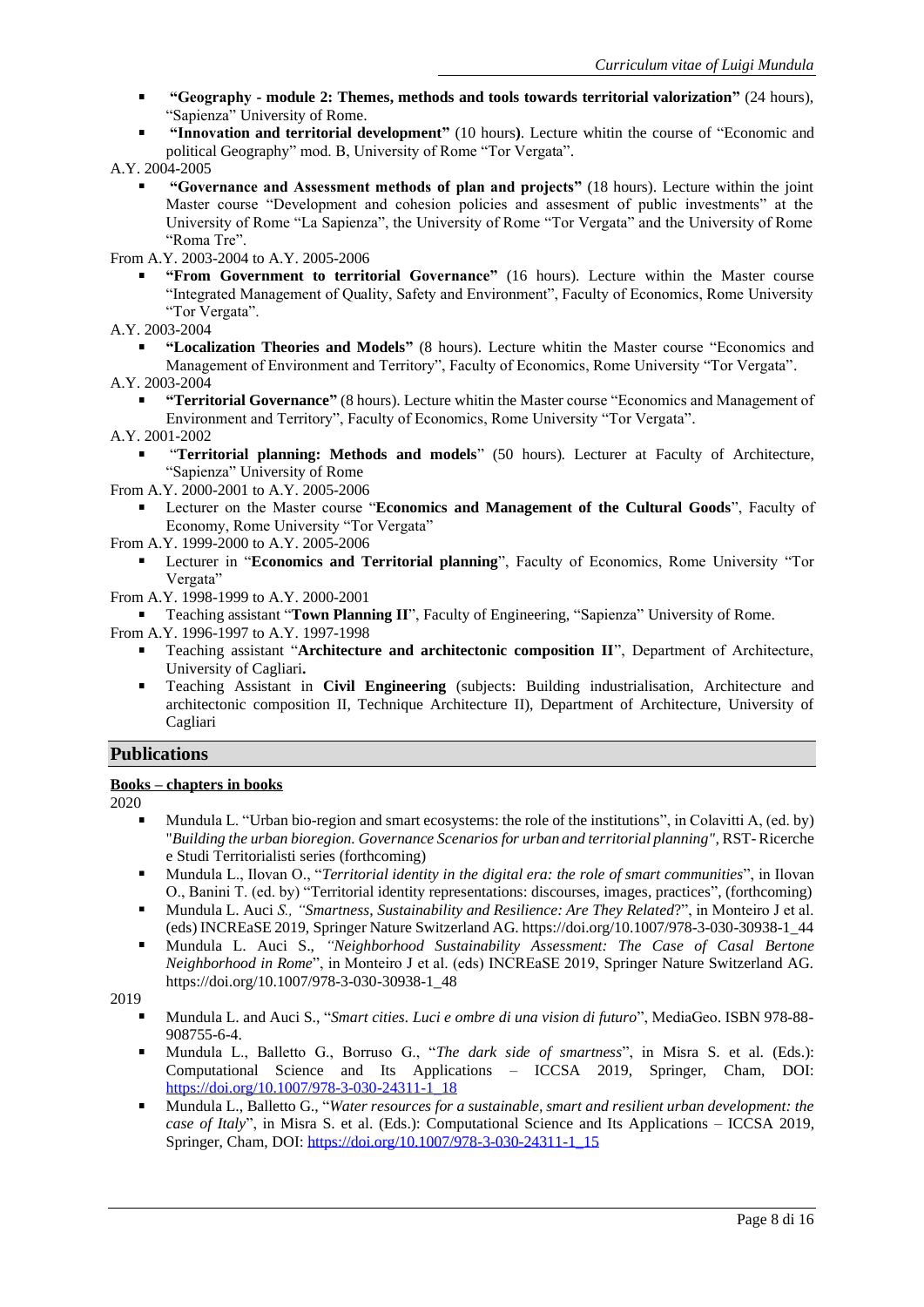- Balletto G., Borruso G., Mundula L., Battino S., "*Slow tourism and smart community. The case of Sulcis - Iglesiente (Sardinia -Italy)*", in in Misra S. et al. (Eds.): Computational Science and Its Applications – ICCSA 2019, Springer, Cham, DOI: [https://doi.org/10.1007/978-3-030-24311-1\\_13](https://doi.org/10.1007/978-3-030-24311-1_13)
- Mundula L. and Auci S. "Institutions and Innovation as Driving Forces Towards a Smart City and Sustainable Territorial Development", in "*New Paths of Entrepreneurship Development. The Role of Education, Smart Cities, and Social Factors"*, Carvalho L. C., Rego C., Lucas R., Sánchez-Hernández M. I., Noronha A. (edited by), Springer. ISBN 978-3-319-96031-9 DOI [https://doi.org/10.1007/978-3-](https://doi.org/10.1007/978-3-319-96032-6_5) [319-96032-6\\_5](https://doi.org/10.1007/978-3-319-96032-6_5)
- Mundula L. e Auci S. "Institutional entrepreneurship, trust and regulatory capture in the digital economy", in "*Handbook of Research on Entrepreneurship and Marketing for Global Reach in the Digital Economy*", Carvalho L. C. and Isaías P. (eds), IGI Global. ISBN 9781522563075 DOI <https://doi.org/10.4018/978-1-5225-6307-5.ch003>

- Mundula L. "La corruzione: dalle determinanti alle modalita' di contrasto", in D'Alberti Carlo (edit by) "*Corruzione e pubblica amministrazione*", Jovene Editore, pp. 867-890, ISBN 978-88-243-2501-1
- Mundula L. "Strategie anti-corruzione nelle istituzioni a confronto", in D'Alberti Carlo (edit by) "*Corruzione e pubblica amministrazione*", Jovene Editore, pp. 891-906, ISBN 978-88-243-2501-1
- Mundula L. e Auci S. "Il contrasto all'economia sommersa: un'analisi comparata di policies", in D'Alberti Carlo (edit by) "*Corruzione e pubblica amministrazione*", Jovene Editore, pp. 963-980, ISBN 978-88-243-2501-1
- Mundula L. e Auci S. "Smartness, City Efficiency and Entrepreneurship Milieu", in Carvalho L. C. (edit by), "*Handbook of Research on Entrepreneurial Development and Innovation within Smart Cities*", IGI Global, pagg 173-198, ISBN: 978-1-522-51978-2, DOI: 10.4018/978-1-5225-1978-2.ch009.

2016

Garau C., Balletto G., Mundula L. "A Critical Reflection on Smart Governance in Italy: Definition and Challenges for a Sustainable Urban Regeneration", in Bisello, A., Vettorato, D., Stephens, R., Elisei, P. (edit by), "*Smart and Sustainable Planning for Cities and Regions*", Springer, ISBN 978-3-319-44898- 5, DOI: 10.1007/978-3-319-44899-2\_14

2012

- Mundula L., "Aspetti economici e finanziari della pianificazione urbanistica comunale. I costi della pianificazione", in Bellomia. (edited by), "*Trattato dei diritti reali* - *La proprietà nel diritto pubblico Vol V*", Giuffrè Editore, pagg. 313-344, ISBN 88-14-16292-1
- Mundula L. (edited by), "*Percorsi di sviluppo locale. Il litorale della Provincia di Roma*", Aracne Editrice, pagg. 412, ISBN 978-88-548-4552-7
- $\blacksquare$ Mundula L., "Impostazione e prospettive della ricerca", in Mundula L. (edited by), "*Percorsi di sviluppo locale. Il litorale della Provincia di Roma*", Aracne Editrice, pagg. 17-22, ISBN 978-88-548-4552-7
- $\blacksquare$ Mundula L., "Focus sui settori di specializzazione", in Mundula L. (edited by), "*Percorsi di sviluppo locale. Il litorale della Provincia di Roma*", Aracne Editrice, pagg. 237-312, ISBN 978-88-548-4552-7
- $\blacksquare$ Mundula L., "Prospettive di sviluppo", in Mundula L. (edited by), "*Percorsi di sviluppo locale. Il litorale della Provincia di Roma*", Aracne Editrice, pagg. 313-360, ISBN 978-88-548-4552-7

2010

- Mundula L., Manfredda S., "La proiezione internazionale delle PMI manifatturiere" in "Istituto Guglielmo Tagliacarne e Unioncamere - Rapporto 2010 sulle piccole e medie imprese e le economie locali. La centralità del territorio nelle traiettorie di sviluppo dell'economia italiana", Retecamere editore, pagg. 179-210, ISBN 978-88-6077-092-9
- Mundula L. "Quali politiche di sviluppo per il litorale della provincia di Roma?" in Leonardi S., Marta M., (edited by), "*Le borgate marittime del litorale laziale tra memoria storica e prospettive di sviluppo sostenibile del territorio*", Società Geografica Italiana, Roma, pagg. 119-133, ISBN 978-88-88692-70-8

2007

- Mundula L., Anagnostou A., "Methodology based on the development of Synthesized Indicators" (Chapter 6) in Munarriz D., Topaloglou L., Stefanini A., (edited by), "*Re-assessment of Planning Instruments. New Approaches and Strategies towards Regional and Local Development*", ISBN 978-960- 98024-0-6, pagg. 89-140.
- Aldighieri F., Auci S., Braiotta A., Corrado G., D'Amato A., Dottorini V., Galloppo G., Mundula L.,  $\blacksquare$ Paesani P., Tria G., *Energia, efficienza e consumo in Italia*, Rapporto CEIS 2007, abstract published in Paganetto L. e Tria G. (edited by), "*Rischio Energia*", Donzelli Editore, Roma, pagg. 23-103.

2006

- Mundula L., "Approcci cognitivi nella rappresentazione del territorio" in Bencardino F. and Prezioso M. (edited by), "G*eografia Economica*", Ed. McGraw-Hill, Milano, pagg. 89-128.
- Mundula L., "Innovazione, comunicazione, tecnologia" in Bencardino F. and Prezioso M. (edited by), "G*eografia Economica*", Ed. McGraw-Hill, Milano, pagg. 229-254.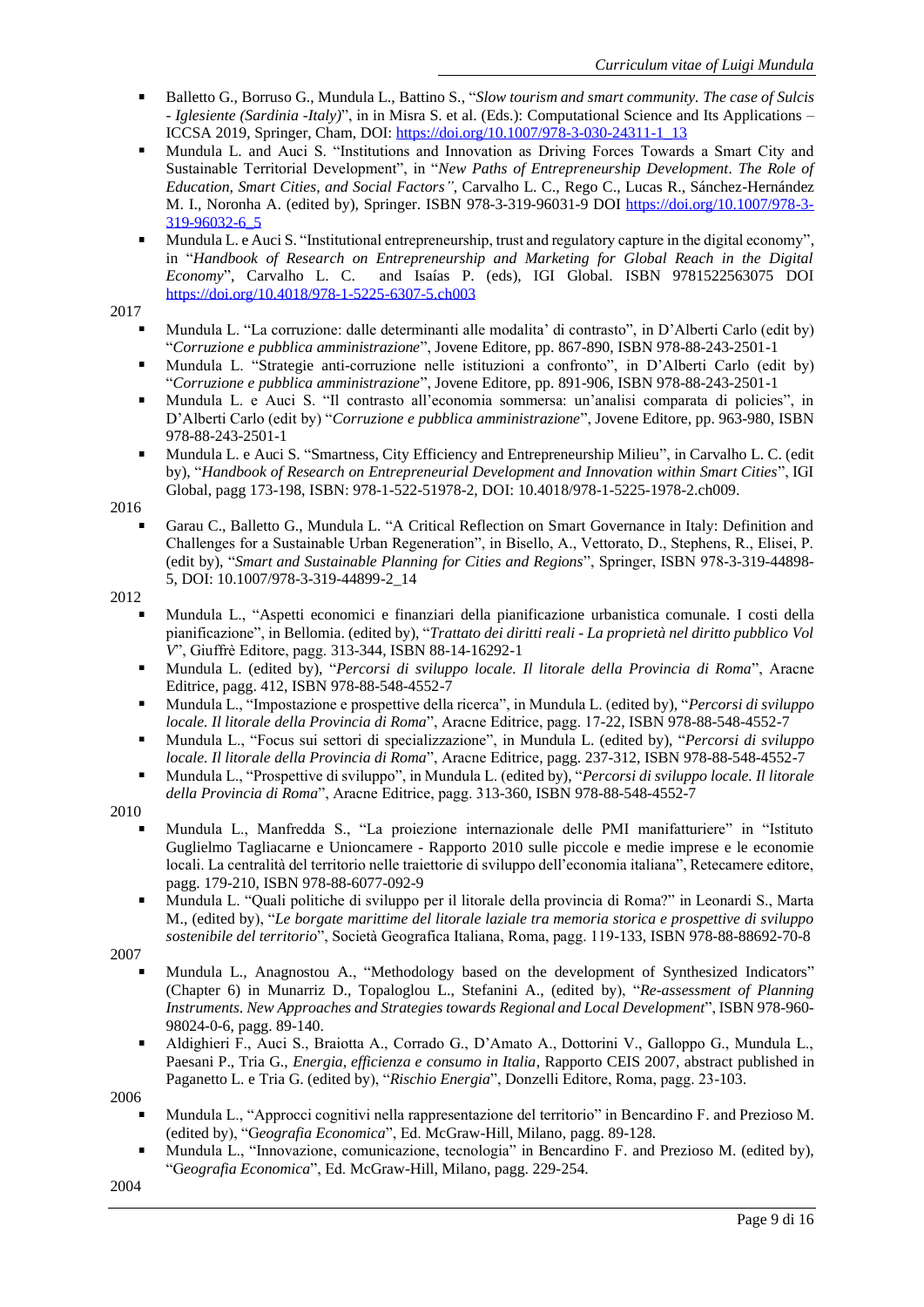- Mundula L., "ICT@territorio. Ruoli e strategie dell'economia globale per lo sviluppo sostenibile locale", Ed. Franco Angeli, Milano.
- Mundula L., "ICT e Governance Territoriale: Approcci e Strumenti per le Politiche di Sviluppo Sostenibile" in Bellini E. e Bencardino F (edited by), "*Conoscenza, ICT, Territorio: un approccio interdisciplinare*", Ed. Franco Angeli, Milano, pagg. 213-231.

Mundula L., "Elaborati dei nuclei produttivi spontanei" in COMUNE DI ROMA Dipartimento alle Politiche della Programmazione e Pianificazione del Territorio - Roma Capitale - "*Le aree industriali – analisi degli addensamenti produttivi*", Publimage srl - *marzo 2002* [http://www.urbanistica.comune.roma.it/dipartimentoVI/pianificazione/pianoregolatore/pubblicazioni/ar](http://www.urbanistica.comune.roma.it/dipartimentoVI/pianificazione/pianoregolatore/pubblicazioni/aree_industriali/index.html) [ee\\_industriali/index.html](http://www.urbanistica.comune.roma.it/dipartimentoVI/pianificazione/pianoregolatore/pubblicazioni/aree_industriali/index.html)

2001

Paganetto L., Prezioso M. and Mundula L., "Verso una Governance urbana e metropolitana" in R. Camagni (edited by), "*Verso un Piano Strategico per Roma*", Alinea Firenze, pagg. 331-366

# **Papers**

2019

- Mundula L., Carrus A. "*Strategic planning in the italian metropolitan cities*", Bollettino della Società Geografica Italiana (forthcoming).
- Mundula L., Spagnoli L., "*Agro-business e agricoltura familiare: il caso del Brasile*", Geotema (forthcoming).
- Mundula L., Balletto G., Borruso G., "*Knowledge and representation for heritage fruition: city explorer 3D*", Bollettino dell'Associazione Italiana di Cartografia (forthcoming).
- Mundula L. Auci S., "*La misura delle smart cities e gli obiettivi della strategia EU 2020: una riflessione*   $\blacksquare$ *critica*" Geotema 59, 58-70.
- $\blacksquare$ Mundula L., Auci S. "*Dai Bright Green Buildings alle Bright Cities*" (From Bright Green Buildings to Bright Cities), SmartforCity n. 1, pagg. 32-36 ISSN 2612-324X

2018

Mundula L. and Spagnoli L., "*Il modello dell'agricoltura familiare tra sostenibilità e innovazione*" (The family farming model between sustainability and innovation), Bollettino della Società Geografica Italiana, Series 14 Vol 1 No 1, ISSN: 1121-7820, DOI: <https://doi.org/10.13128/bsgi.v1i1>

# 2017

Mundula L. e Spagnoli L., "*The family farming: a traditional model to foster the agriculture innovation*", Bulletin de la Société Géographique de Liège, vol. 69, pagg. 37-47, ISSN 0770-7576

2016

Mundula L. e Spagnoli L., "*Le linee ferroviarie: il riuso di anti-commons per la rigenerazione territoriale*" (The railways: re-use of anti-commons for territorial development), Semestrale di studi e ricerche di geografia, XXVIII, Fascicolo 2, luglio-dicembre 2016, pagg. 151-164, ISSN 1125-5218

## 2015

- Mundula L., Galloppo. G., "*Analysis of closed real estate funds in Italy*", Journal of Real Estate Literature, vol. 23, n. 1 2015, pagg. 85-113, ISSN 0927-7544
- $\blacksquare$ Mundula L. e Auci S., "*Smart Cities and Eu growth strategy: a Comparison among European Cities*", FUET Working Paper, n. 02 2015, ISSN 2420-9112

2014

- Galloppo G., Mundula L. e Previati D., "*A Multi-Criteria Decision Analysis Framework for Prioritizing Investments Evaluation in Banking Sector: An Application on Asean Market*", European Journal of Economics, Finance and Administrative Sciences vol. 62 gennaio 2014, pagg. 117-130, ISSN 1450-2275.  $\blacksquare$ Mundula L., Bona L., "*Sviluppo Socio-economico Della Sardegna: Federalismo, Libertà Repubblicana*
- *e Reddito Minimo Garantito*", Documenti Geografici n. 2, 2014, ISSN 2281-7549

2013

- Galloppo G., Mundula L. and Previati D., "*A Multi-Criteria Decision Analysis Framework for Prioritizing Investments Evaluation in Banking Sector: An Application on Asean Market*", FUET Working Paper, n. 01 2013, ISSN 2420-9112
- 2011
	- Bona L., Mundula L. and Scandizzo P.L., "*Il problema della regolamentazione nel rapporto tra Stato e mercato: il caso del settore televisivo italiano*"*,* Il Risparmio n.3 2011, pagg. 5-40, ISSN 0035-5615.

2006

Mundula L., "*Innovazione e rapporto globale – locale: due elementi chiave per il raggiungimento della competitività territoriale in sostenibilità*", in La dimensione territoriale della strategia di Lisbona e Gothenborg, Maria Prezioso e Filippo Bencardino (edited by), *Bollettino della Società Geografica Italiana*, Roma, serie XII, volume XI, fascicolo 1, Gennaio-Marzo 2006, pagg. 107-120, ISSN 11217820

<sup>2002</sup>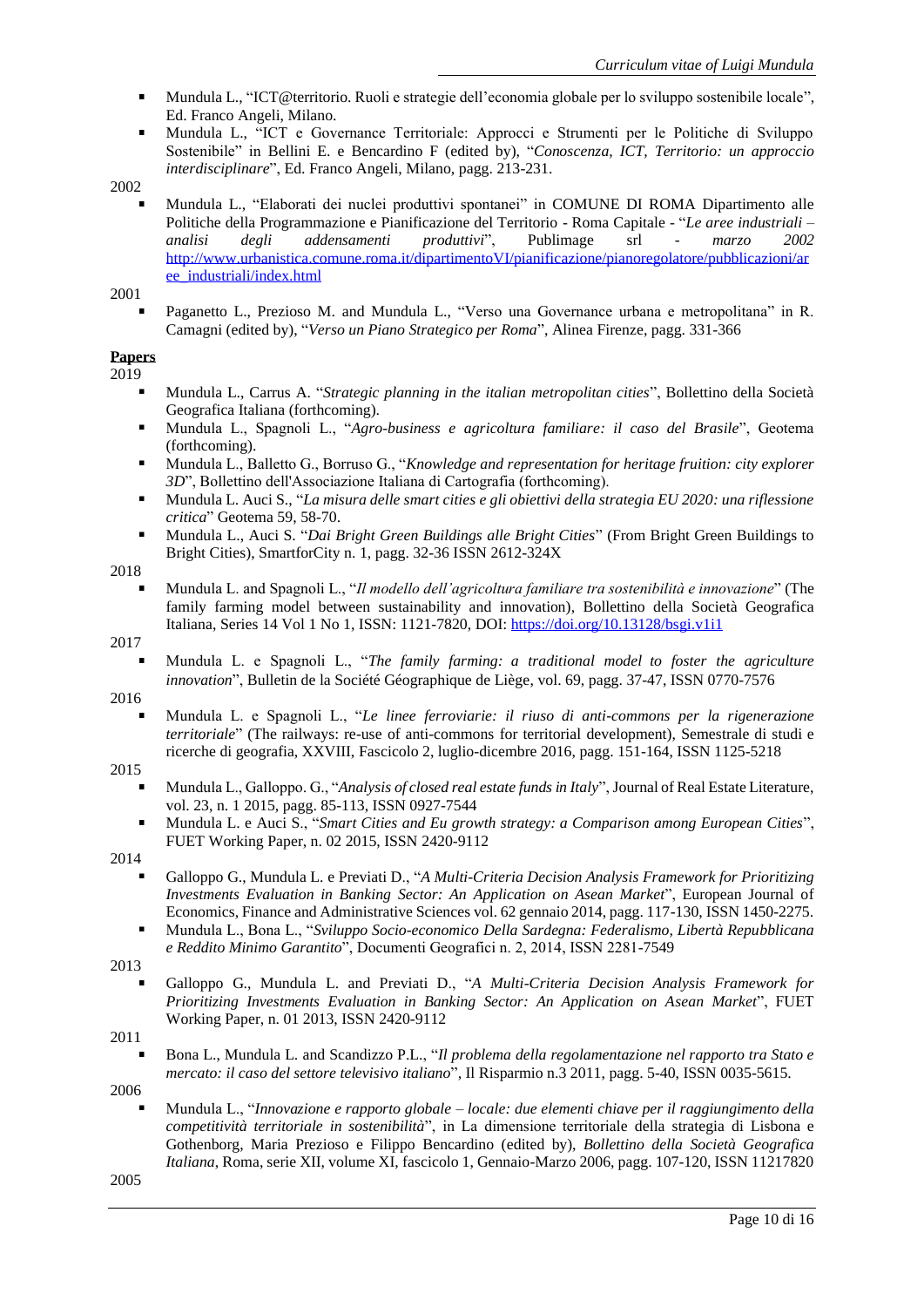Mundula L., "*Globalizzare dal basso: la sfida della pianificazione territoriale sostenibile*" in Bernardo Cardinale (edited by), Atti del Convegno internazionale Sviluppo glo-cale e società nei Paesi del sistema adriatico, Teramo 9-10-11 Giugno 2004, Memorie della Società Geografica Italiana Volume LXXVII, pagg. 429-441

## 2004

"*Modelli organizzativo-territoriali e produzioni tipiche nel Sannio, Bencardino e Marotta (a cura di)*" in Bollettino della Società Geografica Italiana, Roma, serie XII, volume IX, fascicolo 2, Aprile-Giugno 2004, ISSN 11217820, pagg. 559-562.

2003

- Ferragina A. and Mundula L., "*Market Integration and Regional Divide: What role for trade and ICT?*" in AA.VV. "Market, Growth and Global Governance" – collana Documenti CEIS n°13, pagg. 58-109
- Mundula L., "*The underground economy-. The Italian case*" in AA.VV. "The Non-Observed Economy:  $\blacksquare$ Measurement and Policy Issue" – collana Documenti CEIS n°12, pagg. 89-123

## 2002

Mundula L., "*The intermunicipal plan of Rome province*" in Regional Governance. New Modes of Self-Government in the European Community, Dietrich Fürst e Jörg Knieling (edited by), Studies in Spatial Development, Publication of the Academy for Regional Research and Regional Planning (ARL), Hanover, ISBN 3-88838-228-9.

2001

"*Il 45mo congresso mondiale della International Federation for Housing and Planning – IFHP – a Rotterdam*" in Urbanistica informazioni n°175/2001, pagg. 85-86.

# **Conference Proceedings**

2019

- Mundula L., Auci S. "*Resilience, Smartness and Sustainability. towards a new Paradigm?*", Proceedings of Input aCAdemy 2019, (forthcoming).
- $\blacksquare$ Balletto G., Borruso G., Mundula L., Milesi A., "*Wave, walk and bike tourism: The case of Sulcis (Sardinia -Italy)*" Proceedings of Input aCAdemy 2019, (forthcoming).
- $\blacksquare$ Balletto G., Borruso G., Mundula L., Milesi A., Naitza S., "*Smart Community and landscape in progress*" Proceedings of Input aCAdemy 2019, (forthcoming).
- Mundula L., Spagnoli L., "*Terre mutate. Un cammino tra resilienza e sviluppo locale*", in atti del XII seminario di studi storico-cartografici "Dalla mappa al GIS" (forthcoming)..
- $\blacksquare$ Mundula L., Spagnoli L., "*Territori periurbani: nuovi modelli agricoli di sviluppo*", Territori spezzati (forthcoming)
- Mundula L., "*The hidden costs of urban and territorial planning*", in 4th World Multidisciplinary Civil Engineering - Architecture - Urban Planning Symposium – WMCAUS, Prague, Czech Republic in IOP Conference Series: Materials Science and Engineering 603 (2019) 052041 doi:10.1088/1757- 899X/603/5/052041
- Mundula L., Auci S. e Quaquero E., "*Bright Cities and City Information Modeling*" in REAL CORP 2019. IS THIS THE REAL WORLD? "Perfect Smart Cities" vs. "Real Emotional Cities" - Proceedings of 24st International Conference on Urban Planning, Regional Development and Information Society, ISBN 978-3-9504173-7-1
- $\blacksquare$ Mundula L., Spagnoli L., "*Nuovi modelli di agricoltura per nuovi paesaggi rurali. Dal paradigma produttivista alla multifunzionalità*", XXXII Congresso Geografico Italiano - L'apporto della geografia tra rivoluzioni e riforme, pagg. 2425-2433, ISBN 978-88-942641-2-8

2017

- Mundula L., Auci S., "*Institutions, firms and environment in a framework of innovation*", 6th Central European Conference in Regional Science - Engines of Urban and Regional Development Conference Proceedings, pagg. 715-724, ISBN 978-80-557-1335-9
- Mundula L., Auci S., "*Public choices and decision-making processes: a case study on sustainable mobility*", Real Corp 2017, "Panta Rhei – a World in Constant Motion" Proceedings of 22st International Conference on Urban Planning, Regional Development and Information Society, pagg. 421-432, ISBN 978-3-9504173-2-6 (CD), 978-3-9504173-3-3 (print)

- Mundula L., Auci S. e Vignani D., "*Defining Smart Cities: A Relative and Dynamic Approach",* in REAL CORP 2016. Smart Me Up! How to become and how to stay a Smart City, and does this improve quality of life? - Proceedings of 21st International Conference on Urban Planning, Regional Development and Information Society, pagg. 213-222, ISBN 978-3-9504173-1-9
- Mundula L., Auci S., "*Smart Cities: a Policy Tool for City Efficiency?",* in REAL CORP 2016. Smart Me Up! How to become and how to stay a Smart City, and does this improve quality of life? - Proceedings of 21st International Conference on Urban Planning, Regional Development and Information Society, pagg. 213-222, ISBN 978-3-9504173-1-9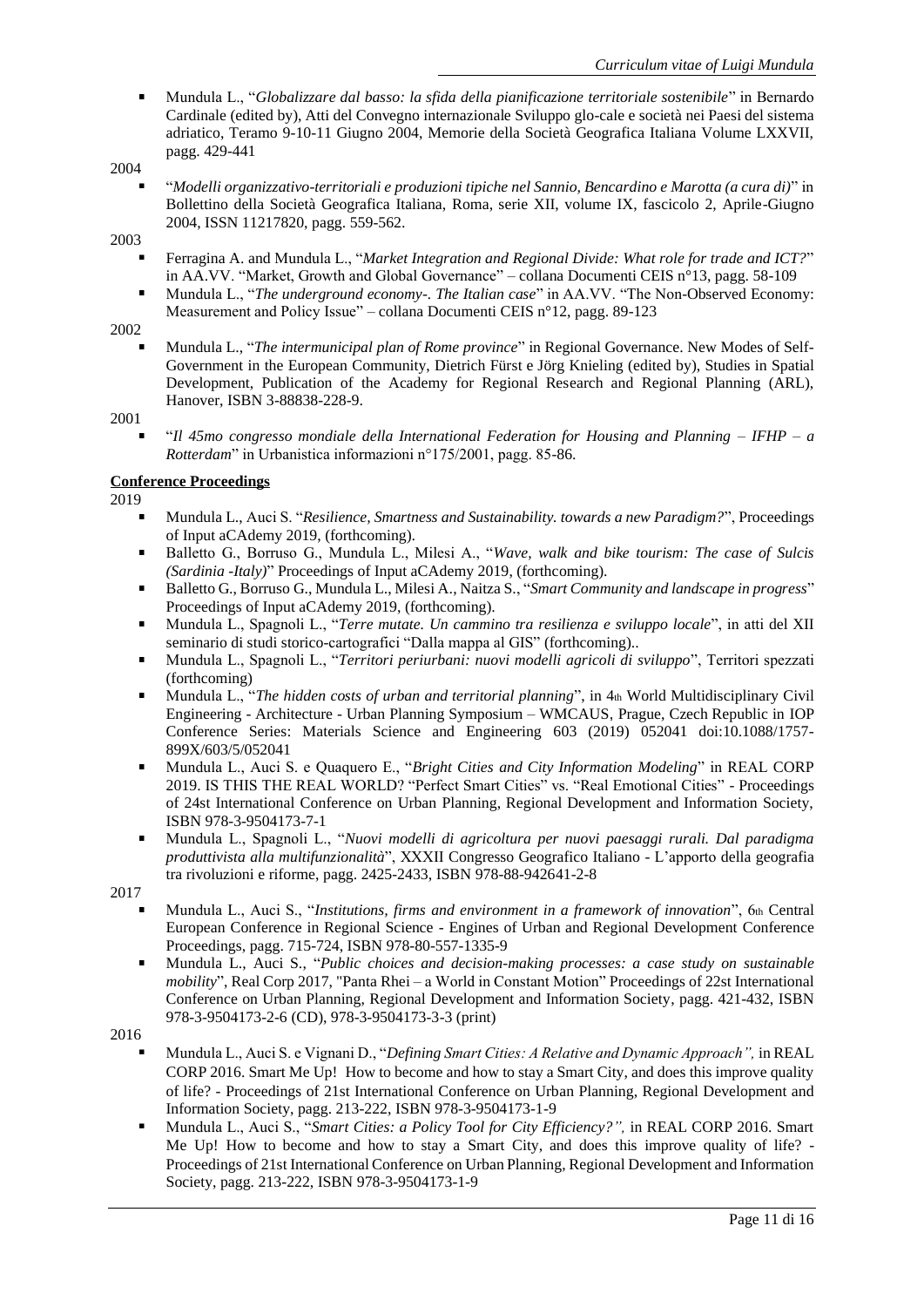- Mundula L., Auci S. e Vignani D., "*Defining Smart Cities: A Dynamic Approach",* in EUGEO 2015 Convergences and Divergences of Geography in Europe, pagg. 188-189, ISBN 978-615-80307-0-0.
- Mundula L. e Marzano F., "*Inclusion as a key condition for smartness",* in EUGEO 2015- Convergences  $\blacksquare$ and Divergences of Geography in Europe, pag. 193, ISBN 978-615-80307-0-0.
- $\blacksquare$ Mundula L. e Salustri A., "*The "smart" side of landscape: the linkages between tourism and welfare policies",* in EUGEO 2015- Convergences and Divergences of Geography in Europe, pag. 190, ISBN 978-615-80307-0-0.

### 2014

Garau C., Mundula L. e Salustri A., "*Smart Cities Between Ethics And Aesthetics",* In Corp - Competence Center Of Urban And Regional Planning 2014, pagg. 543-551, ISBN 9783950311075.

2006

Mundula L., "*Interdipendenze geoeconomiche della risorsa idrica nello sviluppo sostenibile.* In: Geografie dell'acqua. La gestione di una risorsa fondamentale per la costruzione del territorio.", p. 1051- 1064, GENOVA: Brigati, ISBN: 8887822263

### 2004

Mundula L., "*Geo-economic dynamics of the information and communication technology and local sustainable development*" in Claval P., Pagnini M. P., Scaini M. (edited by) **"**The Cultural Turn in Geography Proceedings of the Conference, 18-20th of September 2003 Gorizia Campus", Edizioni Università di Trieste,<http://www.openstarts.units.it/proceedings/>

## 2001

Mundula L., "*A new process of construction and management of the urban public space*" in IFHP 2001 Barcellona Papers Report– IFHP/FIHUAT - International Congress –Barcellona "Urban renewal"

### 2000

- Piroddi E., Colarossi P., Rubeo F. and Mundula L., "*New theories and practices for strategic planning in Italy*" in IFHP 2000 Rotterdam Papers Report– IFHP/FIHUAT - International Congress –Rotterdam "Cities Networks" 8-13/09/2000,
- $\blacksquare$ Mundula L., "*Today's public urban space: the case of Rome*" in Convention Acts "The other modernity. Building and living the new architecture of the city." International Convention – Bologna, 9-11/03/2000

## 1999

Mundula L., "Criteria for planning public space" in AA.VV. "*Report of the Rome Team 1999 – IFHP/FIHUAT Working Party Present day Urban Public Space*" - International Congress –Glasgow, 19- 23/10/1999.

1997

- Mundula L. and Siddi C., "*Periferie. Nuove centralità urbane: risemantizzazione dell'area cimiteriale di San Michele a Cagliari*", in "La mostra" acts of the VII Seminar of Architecture and Urban Culture – University of Camerino, 27-31th of July.
- Mundula L., "*Problemi di riqualificazione urbana*" in "La mostra", acts of the VII Seminar of  $\blacksquare$ Architecture and Urban Culture – University of Camerino,  $27-31$ th of July.

## 1996

Mundula L., "Problemi di riqualificazione urbana. Proposta di una struttura alberghiero - congressuale ai margini della laguna di Santa Gilla" in "I progetti in rassegna", acts of the 1th Rassegna Urbanistica Regionale, 2-9th of December.

#### **Other** 2014

- Mundula L., (a cura di), Aru S, Auci S, Conti S, De Luca A., Garau C., Leonardi S., Mandarini M., Ortolani C., Pucci B., Salustri A., Vignani D., Zamperlin P., "*Smart Cities Report. Rapporto annuale dell'Osservatorio Smart Cities*", vol. 01/2014, p. 1-169.
- $\blacksquare$ Mundula L., (a cura di), Garau C., Leonardi S., "Smart Cities Quarterly. Bollettino Quadrimestrale dell'Osservatorio Smart Cities", vol. 01/2013.
- Mundula L., (a cura di), Garau C., Leonardi S., Rossi U., Zamperlin P., "*Smart Cities Quarterly. Bollettino Quadrimestrale dell'Osservatorio Smart Cities*", vol. 02/2013.
- Mundula L, (a cura di), Garau C., Lacarra M., Leonardi S., Pucci B., Ranieri R., Rossi U., Salustri A.,  $\blacksquare$ Vignani D., Zamperlin P., "*Smart Cities Quarterly. Bollettino Quadrimestrale dell'Osservatorio Smart Cities*", vol. 03/2014.

2013

Proietti E, Leccese F, Della Cananea F, Iannini P, Messina G, Rasoini L, Bellomia S, Mundula L, Barletta A, Auci S, Garau C, Modigliani D, Camagni R, Dongarrà A, Fonti L, Tamburini M., "*Definizioni e determinanti della rendita urbana: metodologia di calcolo e applicazioni all'area metropolitana di Roma*".

[http://www.inu.it/wp-content/uploads/Provincia\\_Roma\\_Rapporto\\_rendita\\_urbana\\_2013.pdf](http://www.inu.it/wp-content/uploads/Provincia_Roma_Rapporto_rendita_urbana_2013.pdf)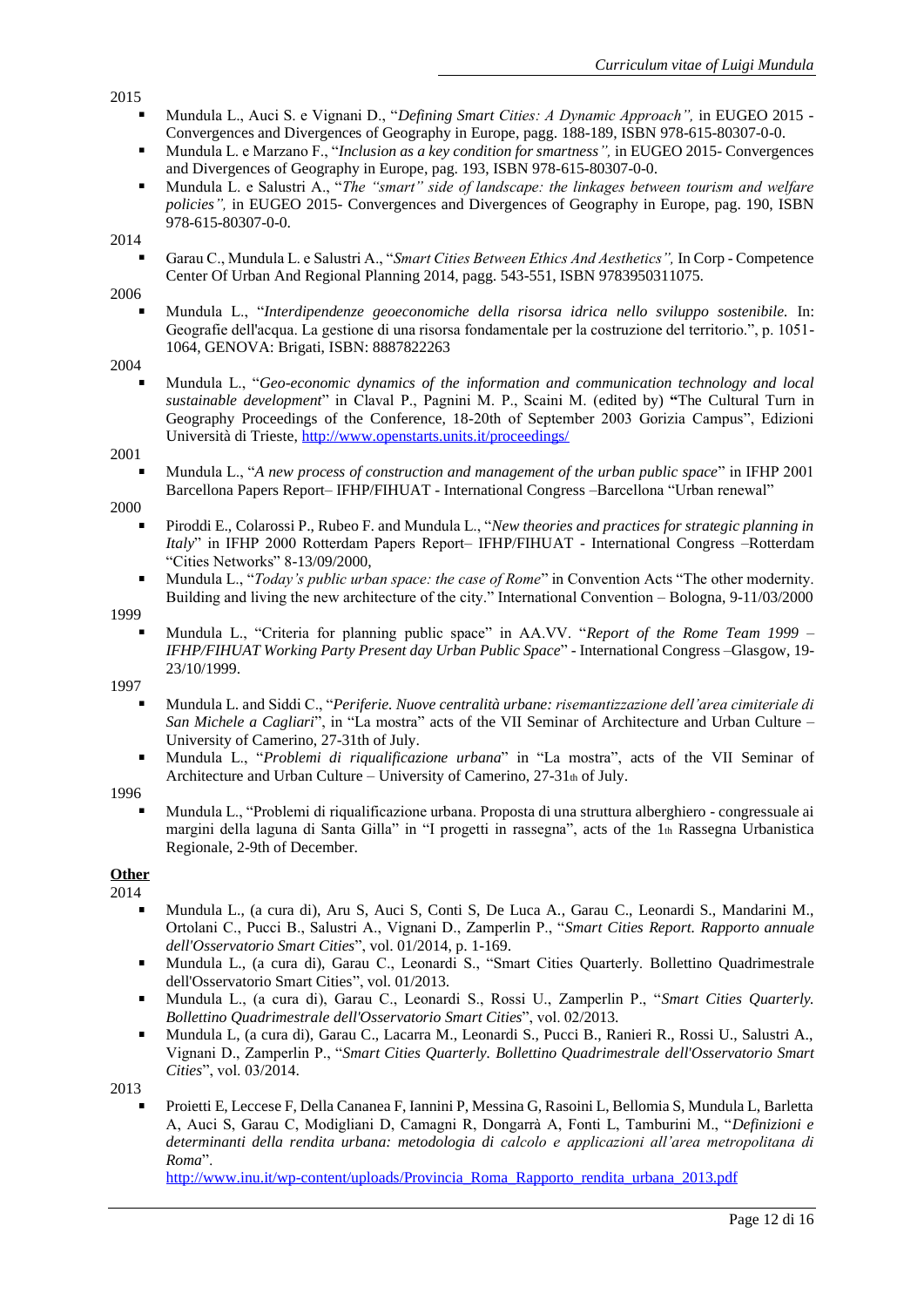Mundula L., "Analisi sulla potenzialità dell'offerta formativa" in Turis.Forma "*Competere nella crisi: emergenze strutturali e formative del sistema turistico romano*" [http://www.turisforma.it/e107\\_files/downloads/RICERCA%20POLO%20FORMATIVO.pdf](http://www.turisforma.it/e107_files/downloads/RICERCA%20POLO%20FORMATIVO.pdf)

## 2005

- Mundula L., "The four determinant analysis Innovation & Research" in "*ESPON 2006 Programme PROJECT 3.3, Territorial Dimension of the Lisbon-Gothenburg strategy, Third interim report*" – Part 2 – Scientific Summary section 5.1 [http://www.espon.lu/online/documentation/projects/cross\\_thematic/3339/3rd-ir\\_3.3\\_part2.pdf](http://www.espon.lu/online/documentation/projects/cross_thematic/3339/3rd-ir_3.3_part2.pdf)
- Mundula L., "The four determinant analysis Global Local interaction" in "*ESPON 2006 Programme PROJECT 3.3, Territorial Dimension of the Lisbon-Gothenburg strategy, Third interim report*" – Part 2 – Scientific Summary section 5.2 [http://www.espon.lu/online/documentation/projects/cross\\_thematic/3339/3rd-ir\\_3.3\\_part2.pdf](http://www.espon.lu/online/documentation/projects/cross_thematic/3339/3rd-ir_3.3_part2.pdf)

2004

- Mundula L., "Concepts and Definitions of Competitiveness From the concept of economic competitiveness to that of territorial competitiveness – Innovation & Research" in "*ESPON 2006 Programme PROJECT 3.3, Territorial Dimension of the Lisbon-Gothenburg strategy, First interim report*" – Chapter 2 – section 2.3.1, pagg. 39-47 [www.espon.lu/online/documentation/projects/cross\\_thematic/2209/fir\\_3.3.pdf](http://www.espon.lu/online/documentation/projects/cross_thematic/2209/fir_3.3.pdf)
- Mundula L., "Rewiew of Indicators and Data Needed " in "*ESPON 2006 Programme PROJECT 3.3, Territorial Dimension of the Lisbon-Gothenburg strategy, First interim report*" – Chapter 3, pagg. 60-87 [www.espon.lu/online/documentation/projects/cross\\_thematic/2209/fir\\_3.3.pdf](http://www.espon.lu/online/documentation/projects/cross_thematic/2209/fir_3.3.pdf)

2003

- Mundula L., Prezioso M.,"Economia, Città, Territorio", in "*Master in Economia e Gestione dei Beni Culturali – Modulo Propedeutico – unità didattica V*" [http://www.baicr.it/beniculturali/sceltaarea.asp?n\\_corso=1](http://www.baicr.it/beniculturali/sceltaarea.asp?n_corso=1)
- $\blacksquare$ Mundula L., "L'organizzazione del progetto: conoscenza complessa, nuove tecnologie e "filosofia" GIS"**,** in "*Master in Economia e Gestione dei Beni Culturali – Modulo Progettuale – unità didattica V*" [http://www.baicr.it/beniculturali/sceltaarea.asp?n\\_corso=5](http://www.baicr.it/beniculturali/sceltaarea.asp?n_corso=5)
- Mundula L., Imparato G., "Gli strumenti della sostenibilità ex-ante e del controllo: VIA e VAS", in "*Master in Economia e Gestione dei Beni Culturali – Modulo Progettuale – unità didattica VI"* [http://www.baicr.it/beniculturali/sceltaarea.asp?n\\_corso=5](http://www.baicr.it/beniculturali/sceltaarea.asp?n_corso=5)
- Mundula L., "Le relazioni tra gli attori del processo di pianificazione: la Governance", in "*Master in Economia e Gestione dei Beni Culturali – Modulo Progettuale – unità didattica XI*" [http://www.baicr.it/beniculturali/sceltaarea.asp?n\\_corso=5](http://www.baicr.it/beniculturali/sceltaarea.asp?n_corso=5)

# **Chair of conference and seminars session**

- 2017
	- **Forum "Technology for All",** Chair of the session "Dalla cattura della realtà al progetto nella smart city".
	- **XXXII Congresso Geografico Italiano**, Chair and proposer of the session "Paesaggi rurali in trasformazione: nuovi modelli, linee di ricerca, politiche d'intervento (Rural landscapes in transformation: new models, research lines, intervention policies)" with Luisa Spagnoli, Vivana Ferrario, Mauro Varotto e Benedetta Castiglioni.
	- **6th EUGEO International Conference "Geography for Europe"**, Chair and proposer of the session "Technology, innovation, culture, sustainable development and urban decision-making processes" with Miroslawa Malinovska, Grazyna Chaberek-Karwacka and Sabrina Auci.
- 2016
	- **56th ERSA CONGRESS "Cities & Regions: Smart, Sustainable, Inclusive?"**, Chair of the session "Redefining the City-region paradigm: smart strategies for a sustainable and inclusive urban environment" with prof Annamaria Colavitti and prof. Michelle Pezzagno.
- 2015
	- **5th EUGEO International Conference "Convergences and divergences of Geography in Europe"**, Chair of the session "The future of cities between competitiveness and vulnerability: the smart city perspective" with prof. Flavia Marzano.
	- $\blacksquare$ **XXVII Villa Mondragone International Economic Seminar "Capitalism in the 21st century. Stagnation versus growth in Europe?"** Coordinator of the Young Economic Session with L. Becchetti, L. Corrado, A. Pelloni e G. Piersanti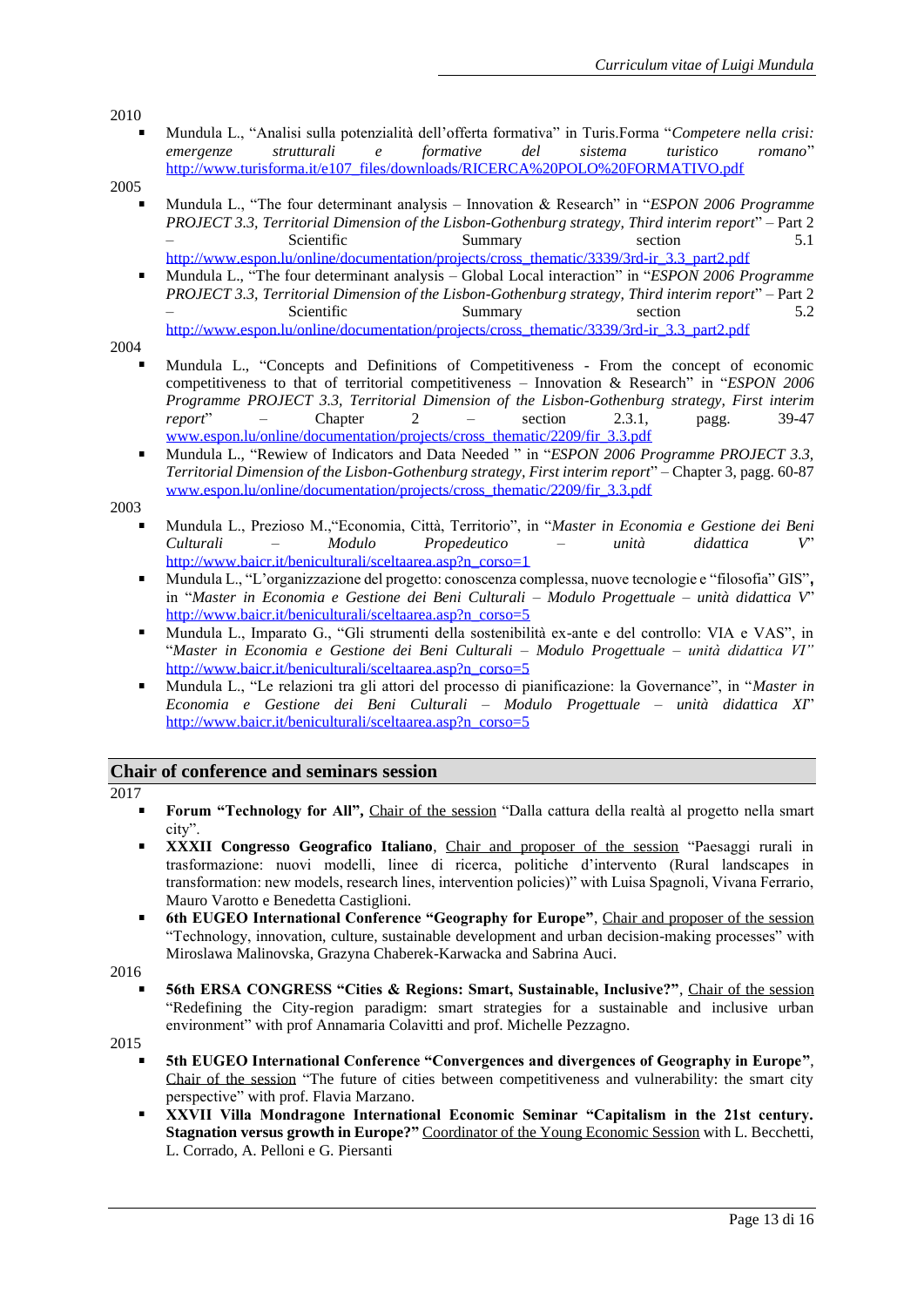# **Conference and seminars presentations**

2019

- Mundula L., Auci S., "*Smartness, Sustainability and Resilience: Are They Related?*", in 2<sub>nd</sub> edition of the INternational CongRess on Engineering and Sustainability in the XXI cEntury – INCREaSE 2019 - Faro, Algarve, Portugal.
- Mundula L., "*Neighborhood Sustainability Assessment: the case of Casal Bertone neighborhood in Rome*", in 2<sub>nd</sub> edition of the INternational CongRess on Engineering and Sustainability in the XXI cEntury – INCREaSE 2019 - Faro, Algarve, Portugal.
- Mundula L., "*The hidden costs of urban and territorial planning*", in 4th World Multidisciplinary Civil Engineering - Architecture - Urban Planning Symposium – WMCAUS, Prague, Czech Republic.
- Mundula L., Auci S. and Quaquero E., "*Bright Cities and City Information Modeling*" in REAL CORP 2019. IS THIS THE REAL WORLD? "Perfect Smart Cities" vs. "Real Emotional Cities" - 24st International Conference on Urban Planning, Regional Development and Information Society – Karlsruhe, Germany.
- Mundula L., Balletto G. and Borruso G., "*Knowledge and representation for heritage fruition: city explorer 3D*", Convegno dell'Associazione Italiana di Cartografia "Rappresentare la complessità territoriale: flussi, identità, valori" Noto – Cumo, Italy.
- Mundula L., Auci S. "*Resilience, Smartness and Sustainability. towards a new Paradigm?*", in International Conference on Innovation in Urban and Regional Planning INPUT aCAdemy 2019 planning, nature and ecosystem services – Cagliari, Italy.
- Balletto G., Borruso G., Mundula L. and Milesi A., "*Wave, walk and bike tourism: The case of Sulcis (Sardinia -Italy)*", in International Conference on Innovation in Urban and Regional Planning INPUT aCAdemy 2019 - planning, nature and ecosystem services – Cagliari, Italy.
- Balletto G., Borruso G., Mundula L., Milesi A. and Naitza S., "*Smart Community and landscape in progress*" in International Conference on Innovation in Urban and Regional Planning INPUT aCAdemy 2019 - planning, nature and ecosystem services – Cagliari, Italy.
- Mundula L., Balletto G. and Borruso G., "*The dark side of smartness*", in 19th International Conference on Computational Science and its Applications – ICCSA - Saint Petersburg University, Saint Petersburg, Russia.
- Mundula L., Balletto G., "*Water resources for a sustainable, smart and resilient urban development: the case of Italy*", in 19th International Conference on Computational Science and its Applications – ICCSA - Saint Petersburg University, Saint Petersburg, Russia.
- Balletto G., Borruso G., Mundula L., Battino S., "*Slow tourism and smart community. The case of Sulcis - Iglesiente (Sardinia -Italy)*", in 19th International Conference on Computational Science and its Applications – ICCSA - Saint Petersburg University, Saint Petersburg, Russia.
- Mundula L., Spagnoli L., "Terre mutate. Un cammino tra resilienza e sviluppo (locale)", in XII seminario  $\blacksquare$ di studi storico-cartografici "Dalla mappa al GIS" – Rome, Italy.
- Mundula L., Spagnoli L., "*Dinamiche geo-economiche dei territori rurali: un possibile ruolo per l'agricoltura familiare*" in Workshop "Land grabbing, Water grabbing e Land concentration. Processi antichi, scandalosamente attuali".
- Mundula L., "Smart cities: un viaggio tra luci e ombre", in Workshop "Geografie ai confini del mare" Cagliari, Italy.
- 2018
	- Mundula L. "Dalla Disuguaglianza alla Diversità", in Festival della Psicologia 2018 "2030 Viaggio nel futuro", as invited speaker, Rome 8-9 th June.
	- Mundula L., Spagnoli L., "Territori periurbani: nuovi modelli agricoli di sviluppo", in Convegno di studi "Territori spezzati. Cause e conseguenze della decrescita demografica e dell'abbandono nelle aree interne in Italia dall'Unità ad oggi, Siena 24-26 th May 2018

- Partecipazione (su invito) come relatore al Forum "Technology for All". Titolo dell'intervento: "Dalla lettura smart del contesto urbano alla "vision" strategica". Biblioteca Nazionale Centrale di Roma 17-19 /10 2017
- Partecipazione come relatore al 6th EUGEO International Conference "Geography for Europe" (Budapest). Titolo dell'intervento (insieme a Sabrina Auci): "Innovation as driving force towards a smart and sustainable territorial development". 4-6 Settembre 2017
- Mundula L., Auci S., "*Institutions, firms and environment in a framework of innovation*", in 6th Central European Conference in Regional Science - Engines of Urban and Regional Development, Banska Bystrica, Slovakia, 20-22th September.
- Mundula L., Spagnoli L., "*Nuovi modelli di agricoltura per nuovi paesaggi rurali. Dal paradigma produttivista alla multifunzionalità*", in XXXII Congresso Geografico Italiano - L'apporto della geografia tra rivoluzioni e riforme, Rome 17-20th June 2017.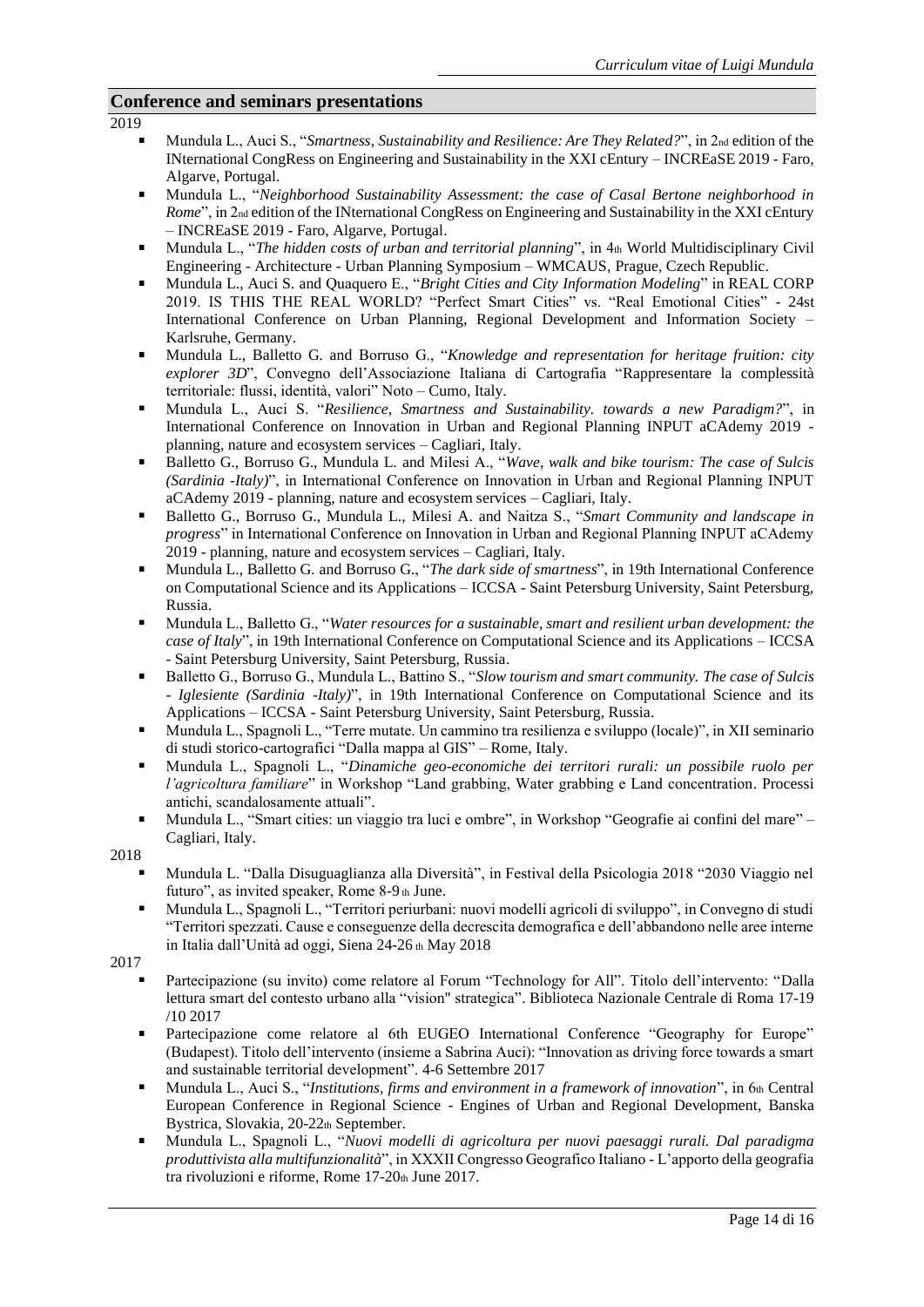- Mundula L., Auci S., "*Public choices and decision-making processes: a case study on sustainable mobility*", Real Corp 2017, "Panta Rhei – a World in Constant Motion" Proceedings of 22st International Conference on Urban Planning, Regional Development and Information Society, Vienna 11-14 th September 2017.
- 2016
	- Mundula L., Auci S. e Vignani D., "*Defining Smart Cities: A Relative and Dynamic Approach",* in REAL CORP 2016. Smart Me Up! How to become and how to stay a Smart City, and does this improve quality of life? - 21st International Conference on Urban Planning, Regional Development and Information Society, Amburgo,  $22-24$ <sub>th</sub> June 2016.
	- Mundula L., Auci S., "*Smart Cities: a Policy Tool for City Efficiency?",* in REAL CORP 2016. Smart Me Up! How to become and how to stay a Smart City, and does this improve quality of life? - 21st International Conference on Urban Planning, Regional Development and Information Society, Amburgo, 22-24th June 2016.
	- Mundula L., Pezzagno M., "*Creating Sustainable Urban Environments Through Land Take And Fragmentation Reduction*", in Cities & Regions: Smart, Sustainable, Inclusive?, 56th European Regional Science Association Congress, Vienna 23-26th August 2016.
	- $\blacksquare$ Mundula L., Spagnoli L., "*The family farming: a traditional model to foster the agriculture innovation*", in Sustainability of Rural Systems: Balancing Heritage and Innovation, 24th Colloquium of the IGU Commission on the Sustainability of Rural Systems Liège – Belgium 17-22th July 2016.
	- $\blacksquare$ Mundula L., Auci S., "Il contrasto all'economia sommersa: un'analisi comparata di policies", in 57th Riunione Scientifica Annuale Società Italiana degli Economisti - Università "L. Bocconi" di Milano – 20-22th October 2016

- Garau C., Balletto G. e Mundula L. "*A Critical Reflection on Smart Governance in Italy: Definition and Challenges for a Sustainable Urban Regeneration*", in Smart and sustainable planning for cities and regions 2015, 19-20 th November 2015 Bolzano.
- Mundula L., Auci S. e Vignani D., "*Defining Smart Cities: A Dynamic Approach",* in EUGEO 2015 Convergences and Divergences of Geography in Europe, 31/08 – 02/09 2015 Budapest.
- $\blacksquare$ Mundula L. e Marzano F., "*Inclusion as a key condition for smartness",* in EUGEO 2015- Convergences and Divergences of Geography in Europe, 31/08 – 02/09 2015 Budapest.
- Mundula L. e Salustri A., "*The "smart" side of landscape: the linkages between tourism and welfare policies",* in EUGEO 2015- Convergences and Divergences of Geography in Europe, 31/08 – 02/09 2015 Budapest.

2014

- Mundula L., "*Smart cities: paradigmi e prospettive"*, Seminario "La citta smart verso la sostenibilità urbana", nell'ambito del Progetto Cogitambiente, Matera 28th July 2014
- $\blacksquare$ Mundula L., "*Smart City: un semplice slogan o un nuovo paradigma?",* convegno Smart city. paradigmi, prospettive progettuali e opportunità per Roma, Università Europea di Roma e ordine degli Ingegneri della Provincia di Roma, Rome 24th June 2014
- $\blacksquare$ Mundula L., "*Esperienze di politiche di Smart City delle città italiane*" Circolo Fratelli Rosselli di Roma in collaborazione con Fondazione Lelio e Lisli Basso, Rome 9th April 2014, La posta in gioco: dialoghi sulla città che cambia. La smart city e le nuove sfide della democrazia.
- 2013
	- Mundula L. e Auci S., "*A new definition of smart mobility characteristic within a Smart City analysis*", inviato al ERSA 2013 congress "Regional Integration: Europe, the Mediterranean and the World Economy", 27-31th August, Palermo, Italy.
	- Mundula L., "*Lighting the shadow economy as precondition for the regional economic development: a policies comparative analysis*", inviato al AISRE 2013 congress "Crescita economica e reti regionali: nuove industrie e sostenibilità" 02-03th September Palermo, Italy.

- Mundula L. and Auci S., "*Smart Cities and a Stochastic Frontier Analysis: A comparison among European cities*", XXXIII Conferenza scientifica annuale AISRe, Roma, 13-15th September 2012.
- Mundula L. and Bona L., "Sviluppo socio-economico della Sardegna: federalismo, libertà repubblicana e reddito minimo garantito", XXXIII Conferenza scientifica annuale AISRe, Roma, 13-15th September.

2011

Mundula L. and Senn L., "*Managing the complexity. A methodological proposal for decision making processes on sustainable mobility*", ERSA conference  $2011$  – refereed session,  $30<sub>th</sub>$  August –  $03<sub>th</sub>$ September, Barcelona, Spain.

<sup>2012</sup>